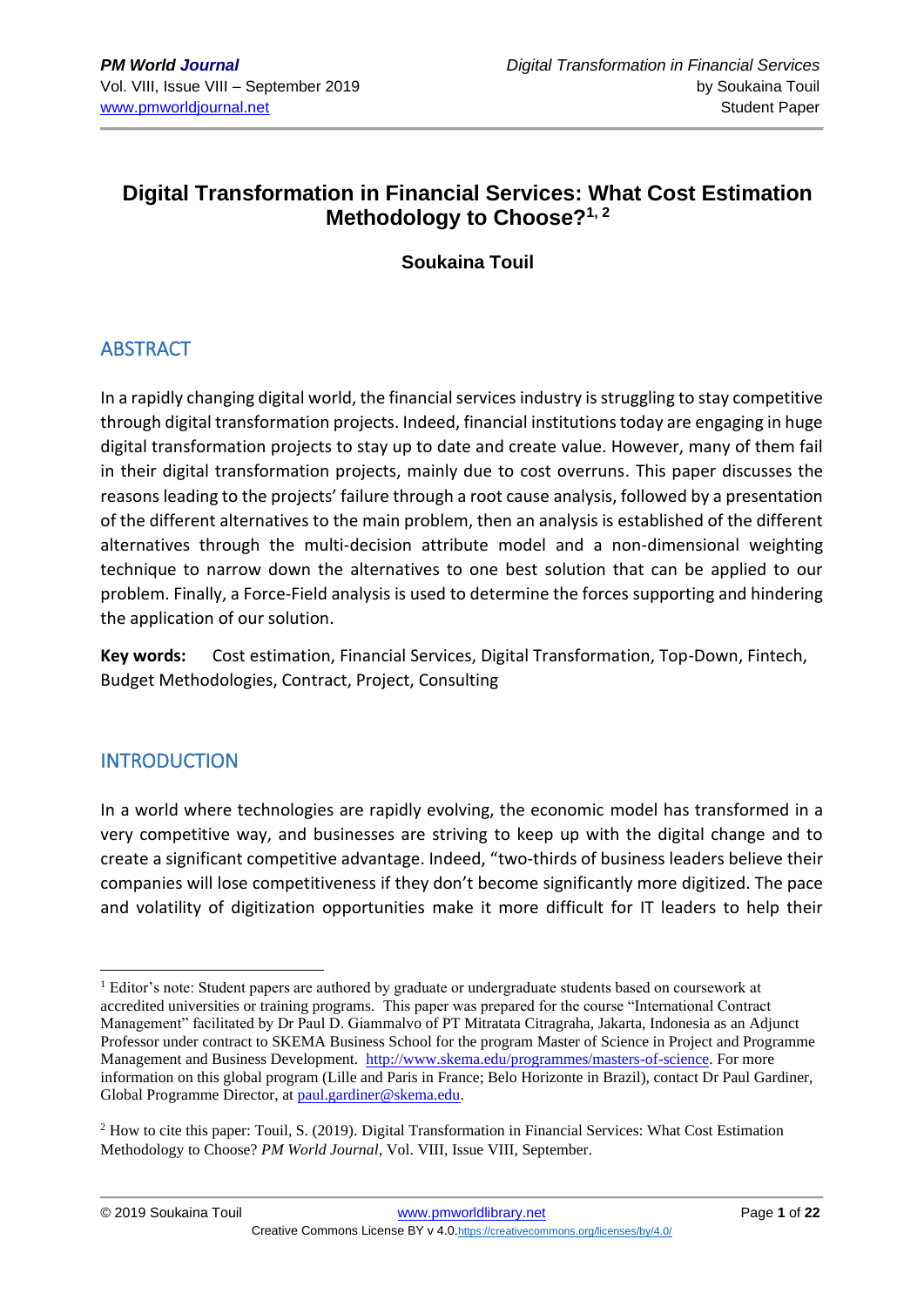companies exploit emerging digital opportunities"<sup>3</sup>. Taking this into account, organizations in different industries understood well that they should integrate digital technology into all areas of business, resulting in fundamental changes in how the business operates and delivers value to customers.<sup>4</sup>

Among all industries, the financial services industry, which can be simply defined as the services offered by financial and banking institutions, is struggling to optimize cost-effectiveness and profitability following the last decade's downturn<sup>5</sup>. As such, this industry is particularly concerned with and affected by the digital transformation and process optimization through different financial technologies, or as they are commonly called, Fintech. Implementing new technologies require a huge investment from the financial institutions. In 2017, they have invested more than \$13 billion on Fintech and digital transformation.<sup>6</sup> This number is significantly important compared to the other industries.

However, as much as the rewards can be promising and fruitful, the risk of the Digital Transformation failure is very high. Indeed, 84% of companies fail at digital transformation<sup>7</sup>, including financial services institutions. A real example of this kind of failure is Co-op Bank, which has invested £300 million in 2007 in the modernization of its IT systems. Four years later, the whole investment went to waste and the digital transformation was deemed a failure.<sup>8</sup> One of the main reasons leading to this failure was "underdeveloped plans in continual flux and poor budgeting"<sup>9</sup>.

However, if we take a closer look into the failing digital transformation projects, we can see that they have followed traditional funding and budgeting models that have closely impacted the failures.<sup>10</sup>

<sup>6</sup> Deloitte Center For Financial Services, Fintech by the numbers, 2017. Retrieved from [https://www2.deloitte.com/content/dam/Deloitte/us/Documents/financial-services/us-dcfs-fintech-by-the-numbers](https://www2.deloitte.com/content/dam/Deloitte/us/Documents/financial-services/us-dcfs-fintech-by-the-numbers-web.pdf)[web.pdf](https://www2.deloitte.com/content/dam/Deloitte/us/Documents/financial-services/us-dcfs-fintech-by-the-numbers-web.pdf)

Creative Commons License BY v 4.0.<https://creativecommons.org/licenses/by/4.0/>

<sup>&</sup>lt;sup>3</sup> CEB, The new IT Operating Model for Digital, 2017, Retrieved from [https://www.infoq.com/articles/Digital-](https://www.infoq.com/articles/Digital-Transformation-Guide-1)[Transformation-Guide-1](https://www.infoq.com/articles/Digital-Transformation-Guide-1)

<sup>&</sup>lt;sup>4</sup> The Enterprises Project, *What is digital transformation?* Retrieved fro[m https://enterprisersproject.com/what-is](https://enterprisersproject.com/what-is-digital-transformation)[digital-transformation](https://enterprisersproject.com/what-is-digital-transformation)

<sup>5</sup> Oracle Financial Services, A Strategic Approach To Cost Efficiency in Banking Industry, September 2017. Retrieved from [http://www.oracle.com/us/industries/financial-services/strategic-approach-efficiency-wp-](http://www.oracle.com/us/industries/financial-services/strategic-approach-efficiency-wp-3886143.pdf)[3886143.pdf](http://www.oracle.com/us/industries/financial-services/strategic-approach-efficiency-wp-3886143.pdf)

<sup>7</sup> Bruce Rogers & Michael Gale Interview, Forbes, *why 84% Of Companies Fail at Digital Transformation.* January 2016. Retrieved from [https://www.forbes.com/sites/brucerogers/2016/01/07/why-84-of-companies-fail-at-digital](https://www.forbes.com/sites/brucerogers/2016/01/07/why-84-of-companies-fail-at-digital-transformation/#58bd3665397b)[transformation/#58bd3665397b](https://www.forbes.com/sites/brucerogers/2016/01/07/why-84-of-companies-fail-at-digital-transformation/#58bd3665397b)

<sup>8</sup> Rolin Zumeran, *A Look Back at Digital Transformation in Financial Services (and Digital Transformation in General) in 2017*, January 2018. Retrieved from [https://www.openlegacy.com/blog/a-look-back-at-digital](https://www.openlegacy.com/blog/a-look-back-at-digital-transformation-in-financial-services-and-digital-transformation-in-general-in-2017)[transformation-in-financial-services-and-digital-transformation-in-general-in-2017](https://www.openlegacy.com/blog/a-look-back-at-digital-transformation-in-financial-services-and-digital-transformation-in-general-in-2017)

<sup>9</sup> Martin Gill, *Why Do Digital Business Transformations Fail?* April 2015. Retrieved from [https://go.forrester.com/blogs/15-04-01-why\\_do\\_digital\\_business\\_transformations\\_fail/](https://go.forrester.com/blogs/15-04-01-why_do_digital_business_transformations_fail/)

<sup>10</sup> Mark Lamoureux, *How Budgeting Impacts Digital Transformation*, April 2018. Retrieved from <https://www.veriday.com/blog/budgeting-impacts-digital-transformation/>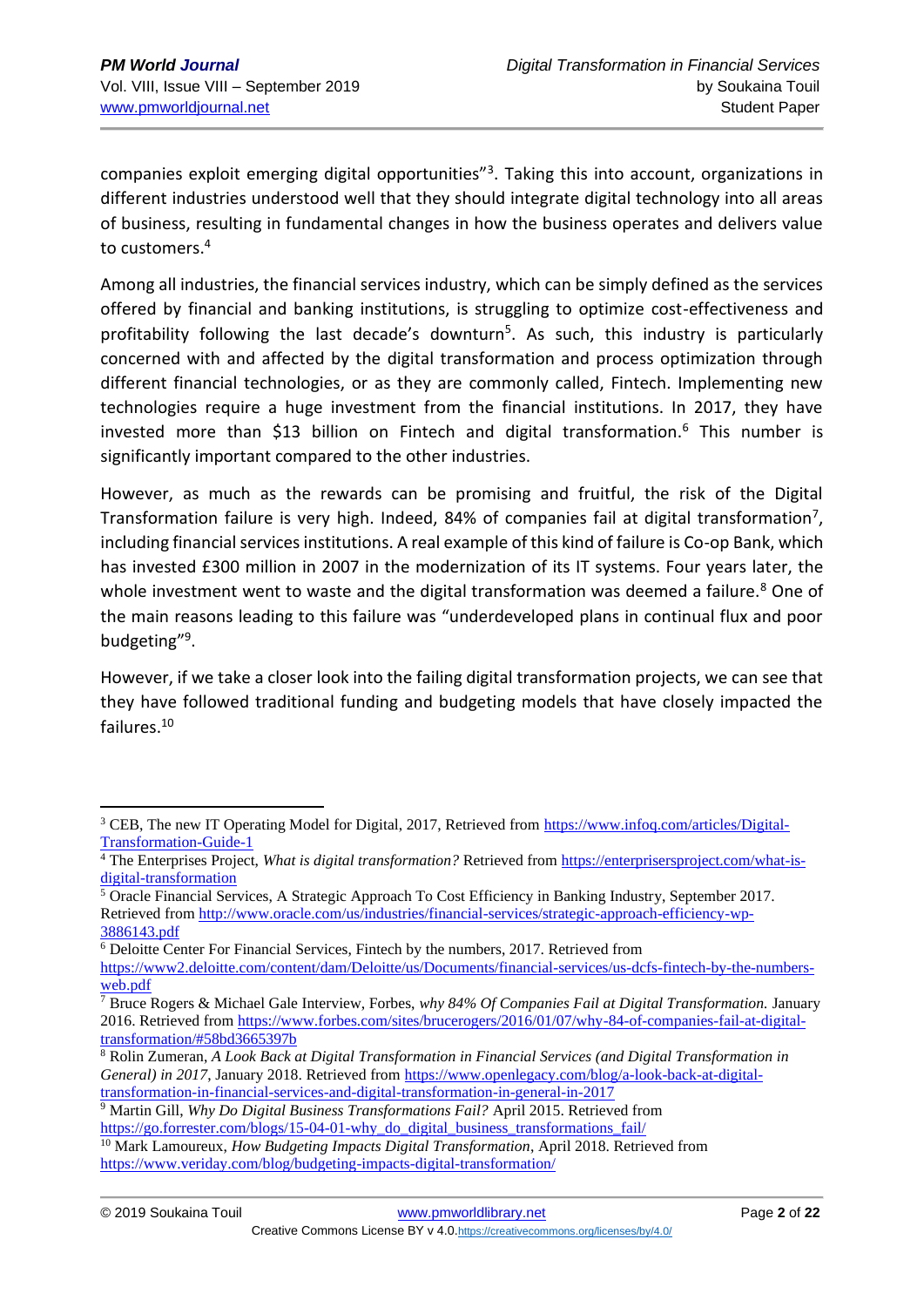Indeed, the classical budgeting models such as the Top-Down cost estimating approach, have been proven to be inefficient in digital transformation projects. The Top-Down approach takes into consideration the different costs starting from the final deliverable, breaking it down into smaller work packages, and allocate the adequate budget for each package. It identifies tasks quickly and is efficient when there's a clear insight into the details of a project<sup>11</sup>. However, in a digital transformation project, the emphasis should be put on the word "Transformation", because it implies change. Implementing new technologies to replace the previous ones requires an agile environment and operating models<sup>12</sup>. The transition into that kind of models require another investment in business agility, and this is what the classical cost estimation approaches do not take into consideration, which leads to budget and schedule overrun and very often to the project failure.



#### *Figure 1: Five Whys Analysis Diagram*

Thereby, this paper's goal is to understand the lack of accuracy of the Top-Down cost estimation technique in the digital transformation context, and how does this impact the financial services sector digitalization. Then, we will suggest a better approach that can help the financial institutions leveraging their digital transformation investment and transforming it into a solid competitive advantage, such as contracting with consulting firms specialized in Fintech and Digital Transformation.

<sup>&</sup>lt;sup>11</sup> Andy Makar, *Top-Down vs. Bottom-Up Project Management Strategies*, August 2018. Retrieved from <https://www.liquidplanner.com/blog/how-long-is-that-going-to-take-top-down-vs-bottom-up-strategies/>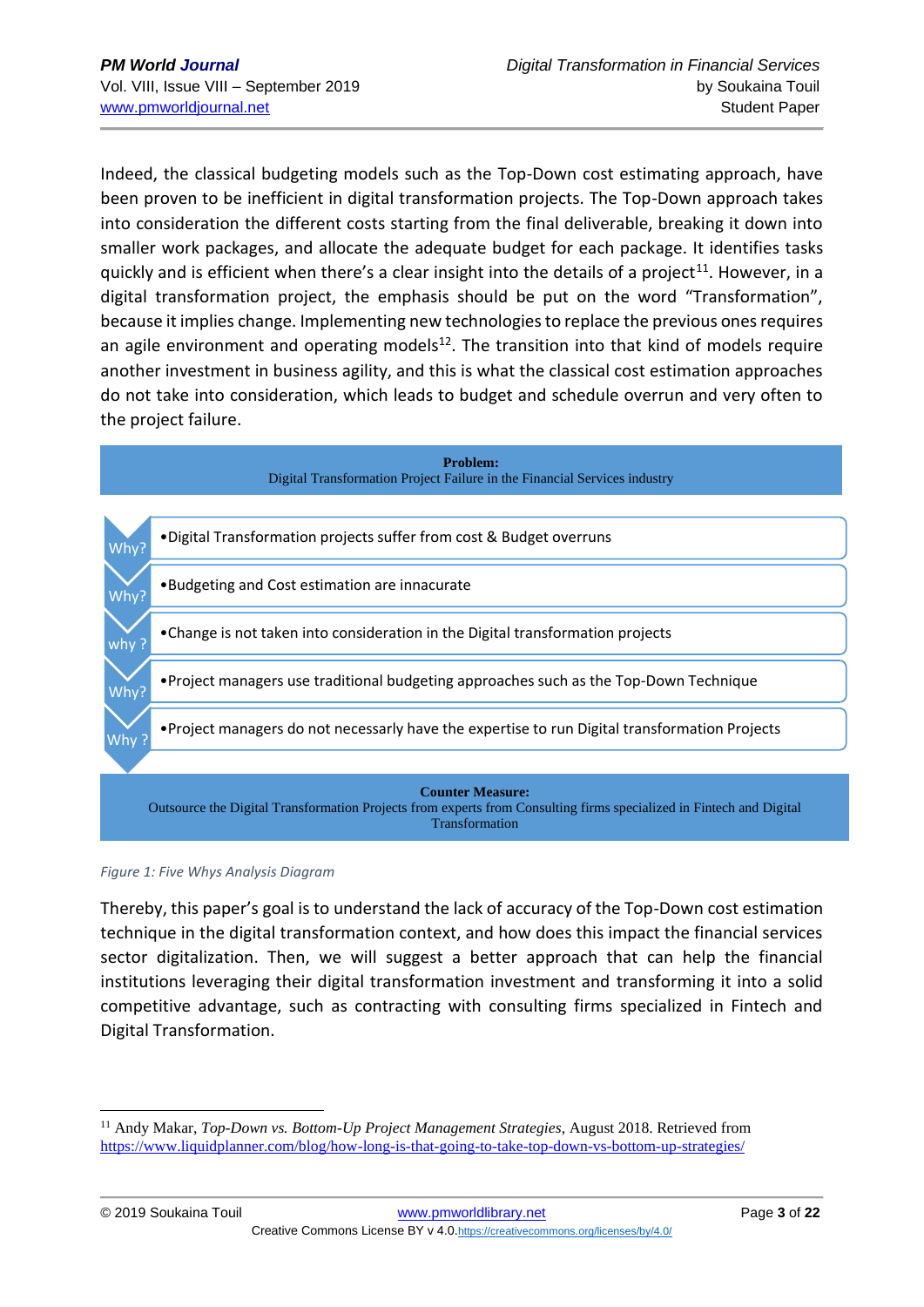# **METHODOLOGY**

In this section, we are going to redefine clearly the subject of this paper, then suggest and evaluate some alternatives to the problem defined. We are going then to compare the alternatives in order to rank order them. Finally, we are going to determine a set of criteria to help us choose an alternative solution to our problem.

#### **Step 1: Problem Recognition, Definition & Evaluation**

As we have mentioned in the introduction, digital transformation today is crucial for the financial services industry. The investment might be enormous, but the returns are tangible and guaranteed for the long term. However, as the digital transformation projects are more complex than usual ones, several projects suffer from cost overruns which might lead to their failure (Figure 2).

## IT executives identify 4 groups of issues that cause most project failures.



#### *Figure 2 Causes of project failure: Cost overruns<sup>13</sup>*

Several approaches are followed by project owners to establish their cost estimation before starting a project. Our focus in this paper is going to be on the Top-Down cost estimation techniques and its impact on the project success. Our problem then is: **How can we avoid the digital transformation failure in the financial services industry?**

<sup>13</sup> Michael Bloch, Sven Blumberg & Jürgen, McKinsey & Company, *Delivering large-scale IT projects on time, on budget, and on value.* October 2012. Retrieved from : [https://www.mckinsey.com/business-functions/digital](https://www.mckinsey.com/business-functions/digital-mckinsey/our-insights/delivering-large-scale-it-projects-on-time-on-budget-and-on-value)[mckinsey/our-insights/delivering-large-scale-it-projects-on-time-on-budget-and-on-value](https://www.mckinsey.com/business-functions/digital-mckinsey/our-insights/delivering-large-scale-it-projects-on-time-on-budget-and-on-value)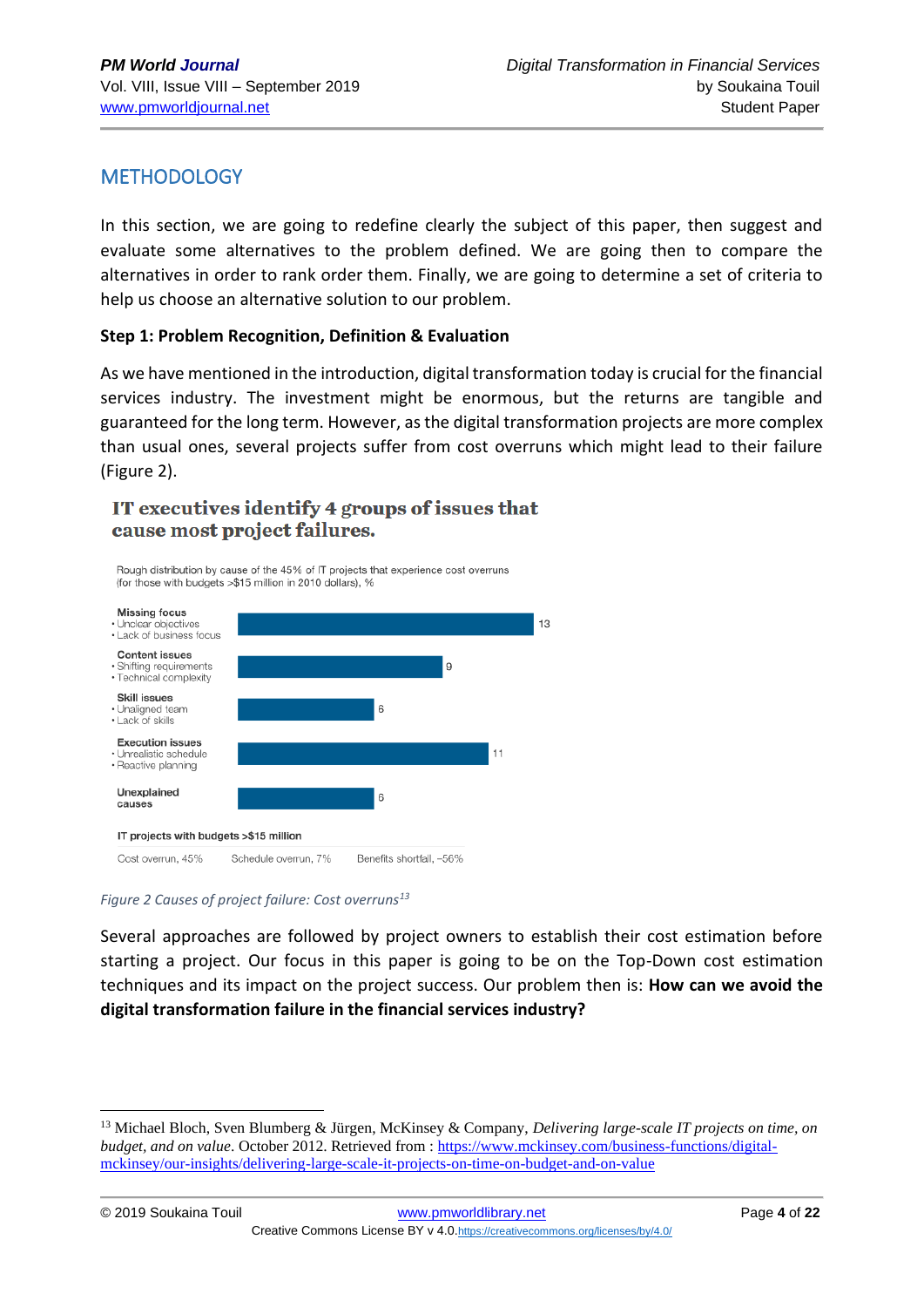## **Step 2: Feasible Alternative Solutions**

In order to find a solution to our problem, we are going to study the different alternatives allowing a better approach to estimating the cost of digital transformation.

In digital transformation costing, the hardest part is to estimate the cost of the digital solution or software that is going to be implemented. Since the software development field is rapidly changing, costs related to this field are getting higher and it gets harder to accurately estimate.<sup>14</sup>

There are two main categories of techniques to estimate a software cost:

- Algorithmic Techniques
- Non-Algorithmic Techniques

We are going to explain the difference between both.

#### **1- Algorithmic Techniques**

Algorithmic techniques are based on models and formulas that combine related cost factors involved in the software estimation, which are based on historical data and research and use inputs such as design methodology, skill-levels, risk assessments, etc.<sup>15</sup> They are also referred to as the Parametric Estimating Techniques.

Many algorithmic models have been developed by researchers such as:

- COCOMO Model
- Putnam Model
- Function Point Analysis

#### **2- Non- Algorithmic Techniques**

Non-Algorithmic techniques do not require a mathematical formula to estimate the cost of the digital solution<sup>16</sup>.

- Top-Down Estimating Model
- Bottom-Up
- Estimating by Analogy (Top-Down)

[https://www.rand.org/content/dam/rand/pubs/monographs/2005/RAND\\_MG269.sum.pdf](https://www.rand.org/content/dam/rand/pubs/monographs/2005/RAND_MG269.sum.pdf)

[https://www.academia.edu/9219119/Software\\_Cost\\_Estimation\\_Models\\_and\\_Techniques\\_A\\_Survey](https://www.academia.edu/9219119/Software_Cost_Estimation_Models_and_Techniques_A_Survey)

<sup>&</sup>lt;sup>14</sup> Pfleeger S.F., WU F., Lewis R., RAND Corp., PROJECT AIRFORCE, Software Cost Estimation and Sizing Methods, 2005. Retrieved from:

<sup>15</sup> Yansi K. Manish B. Shashank S. Aditya T., IJERT, Software Cost Estimation Models and Techniques: A Survey, 2014. Retrieved from:

<sup>16</sup> Project Management Skills, *Project Cost Estimating tools & techniques*. Retrieved from: [https://www.project](https://www.project-management-skills.com/project-cost-estimating.html)[management-skills.com/project-cost-estimating.html](https://www.project-management-skills.com/project-cost-estimating.html)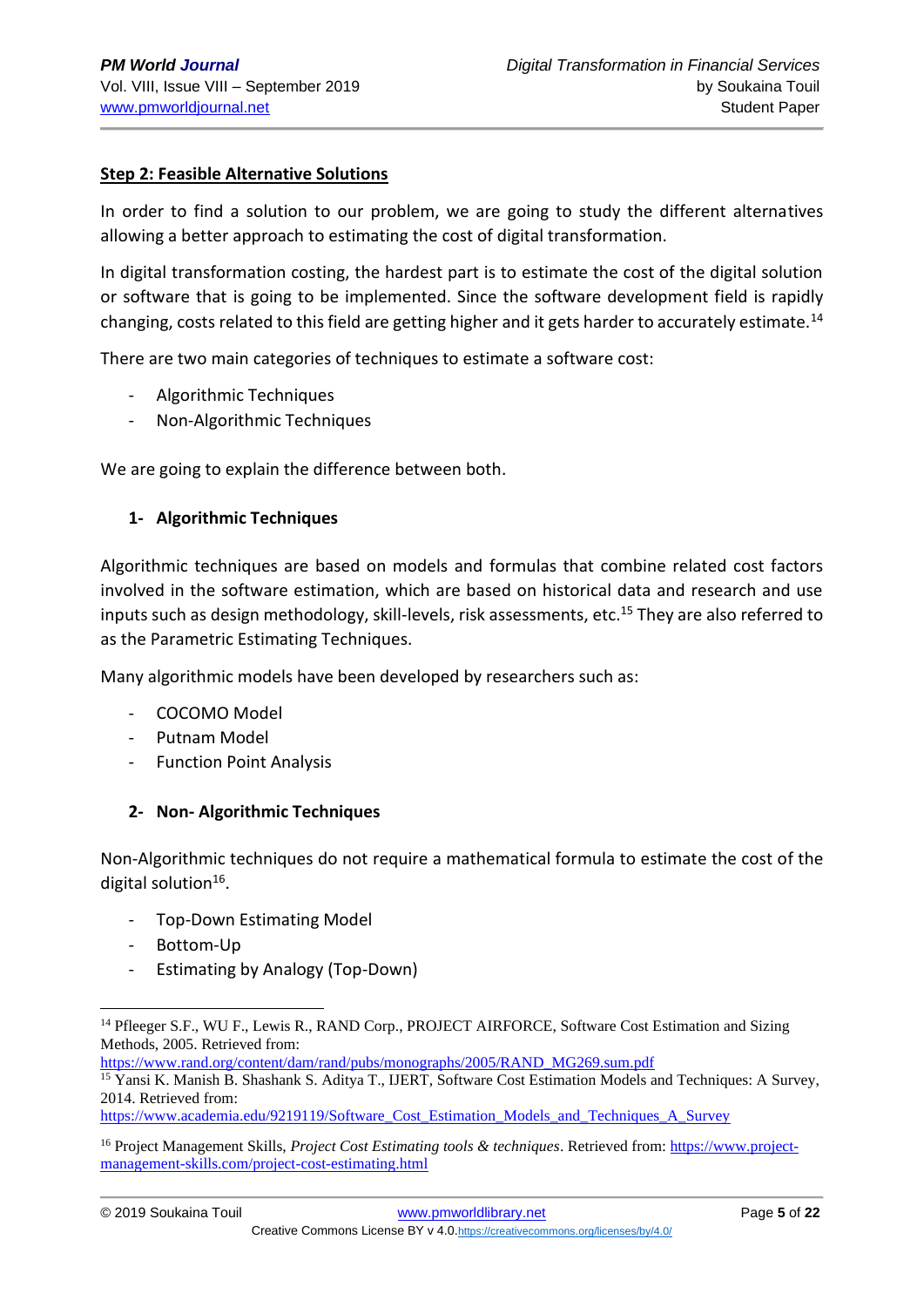- Expert Judgement
- Vendor Bid Analysis

Our initial problematic questions the efficiency of the Top-Down estimation model. Before developing the alternative solutions, let's start by explaining the Top-Down estimating model as a non-algorithmic technique for cost estimation.

The Top-Down approach is a technique based on the historical data concerning similar projects. It's best used when the typology of work within the project is similar to the previous ones. The advantages of this technique are the rapidity of the estimation process and that it can be relatively accurate if the conditions of the project are similar. However, the extrapolation of historical Data can be inaccurate due to different market conditions, especially in complex projects such as digital transformation.

In the following step, we will develop in more details the Algorithmic and non-algorithmic alternatives to Top-Down cost Estimation listed above.

## **Step 3: Development of feasible alternatives**

## **1- Algorithmic Alternative Techniques**

a. COCOMO Model

COnstructive COst MOdel is one of the most commonly used algorithmic software cost models. It's based on the following formula:

MAN-MONTHS =  $K1*$  (Thousands of Delivered Source Instructions)<sup>K2</sup>

Where K1 and K2 are two parameters dependent on the application and development environment.

#### *Figure 3: COCOMO MODEL*

The model takes into consideration the complexity of the project through several factors linked to the digital software solution to be implemented such as $17$ :

- Required Reliability
- Size of Data Base
- Memory and Execution time
- Analyst and programmer Capability
- Experience of the team in the application area
- Experience of the team with the programming language and computer
- Use of tools and software engineering practices

<sup>&</sup>lt;sup>17</sup> Liming Wu, University of Calgary, The comparison of the software Cost Estimating Methods, 1997. Retrieved from[: https://www.computing.dcu.ie/~renaat/ca421/LWu1.html](https://www.computing.dcu.ie/~renaat/ca421/LWu1.html)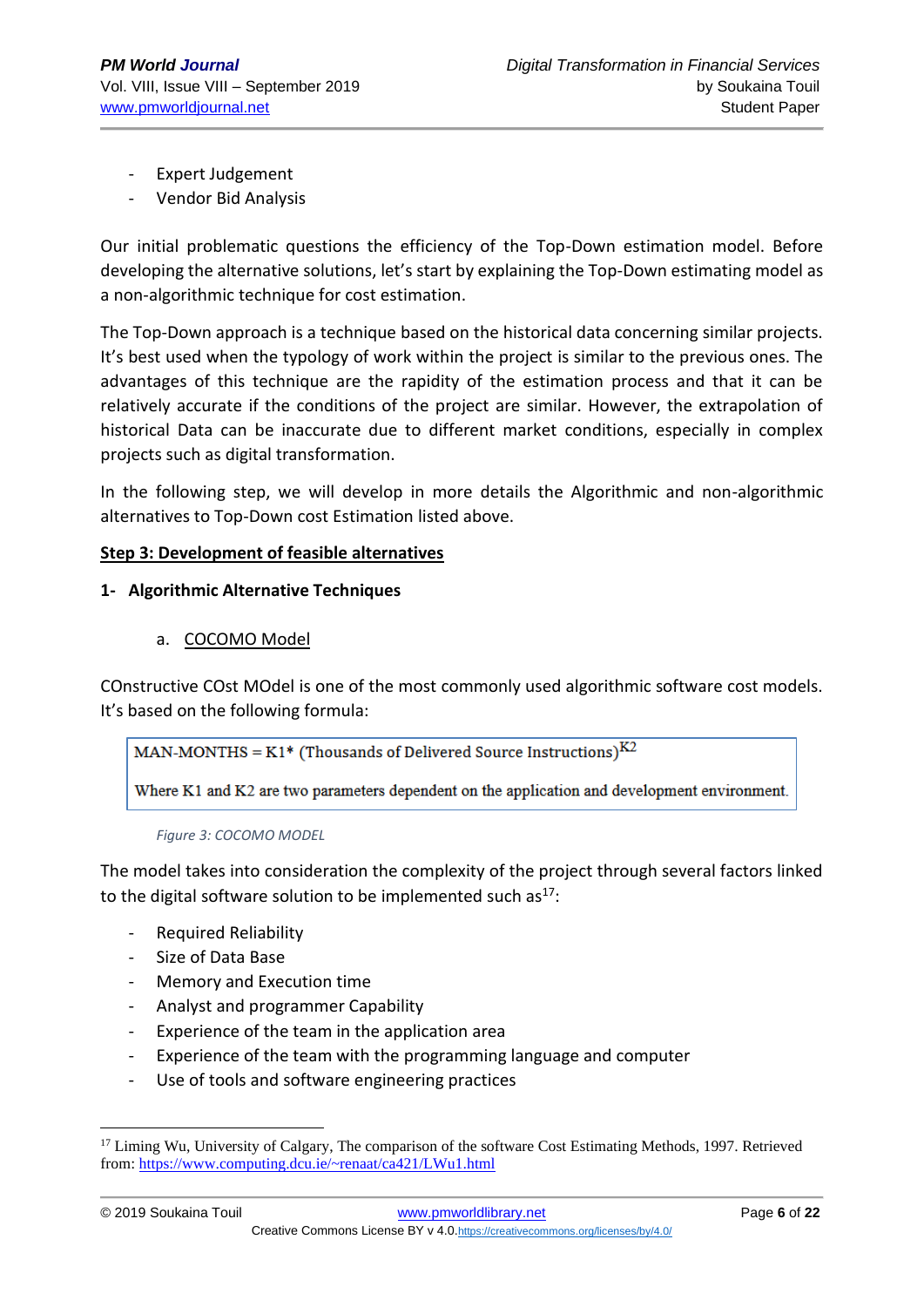However, there are two main problems linked this model.

- Very limited accuracy in the early phase of the system life-cycle due to uncertainty. According to Kemerer's research, the error percentage of SLIM, a COCOMO model-based method, is 601%<sup>18</sup>.
- Necessary recalibration as the estimation is based on the analysis of 63 selected projects
	- b. Putnam Model

It's a parametric cost estimation model based on the following formulas:

Technical constant C= size \*  $B^{1/3}$  \*  $T^{4/3}$ 

Total Person Months B= $1/T^4$  \*(size/C)<sup>3</sup>

T= Required Development Time in years

Rating: C=2,000 (poor), C=8000 (good) C=12,000 (excellent).

Where C is a parameter dependent on the development environment and determined based on the historical Data of the past projects.

It is sensitive to the time that the development phase of the solution might take: The shorter is the development time the greater the person months are needed.

However, as it is based on being able to accurately estimate the size of the software solution to be developed, cost estimation can be very inaccurate in such an uncertain environment.

According to Kemerer's research, the error percentage of SLIM, a Putnam based method, is 772.87%<sup>19</sup> .

*Figure 4 PUTNAM MODEL*

<sup>&</sup>lt;sup>18</sup> Kemerer, C.F. "An Empirical Validation of Software Cost Estimation Models", CACM, May 1987. Retrieved from[: https://www.computing.dcu.ie/~renaat/ca421/LWu1.html](https://www.computing.dcu.ie/~renaat/ca421/LWu1.html)

<sup>&</sup>lt;sup>19</sup> Kemerer, C.F. "An Empirical Validation of Software Cost Estimation Models", CACM, May 1987. Retrieved from[: https://www.computing.dcu.ie/~renaat/ca421/LWu1.html](https://www.computing.dcu.ie/~renaat/ca421/LWu1.html)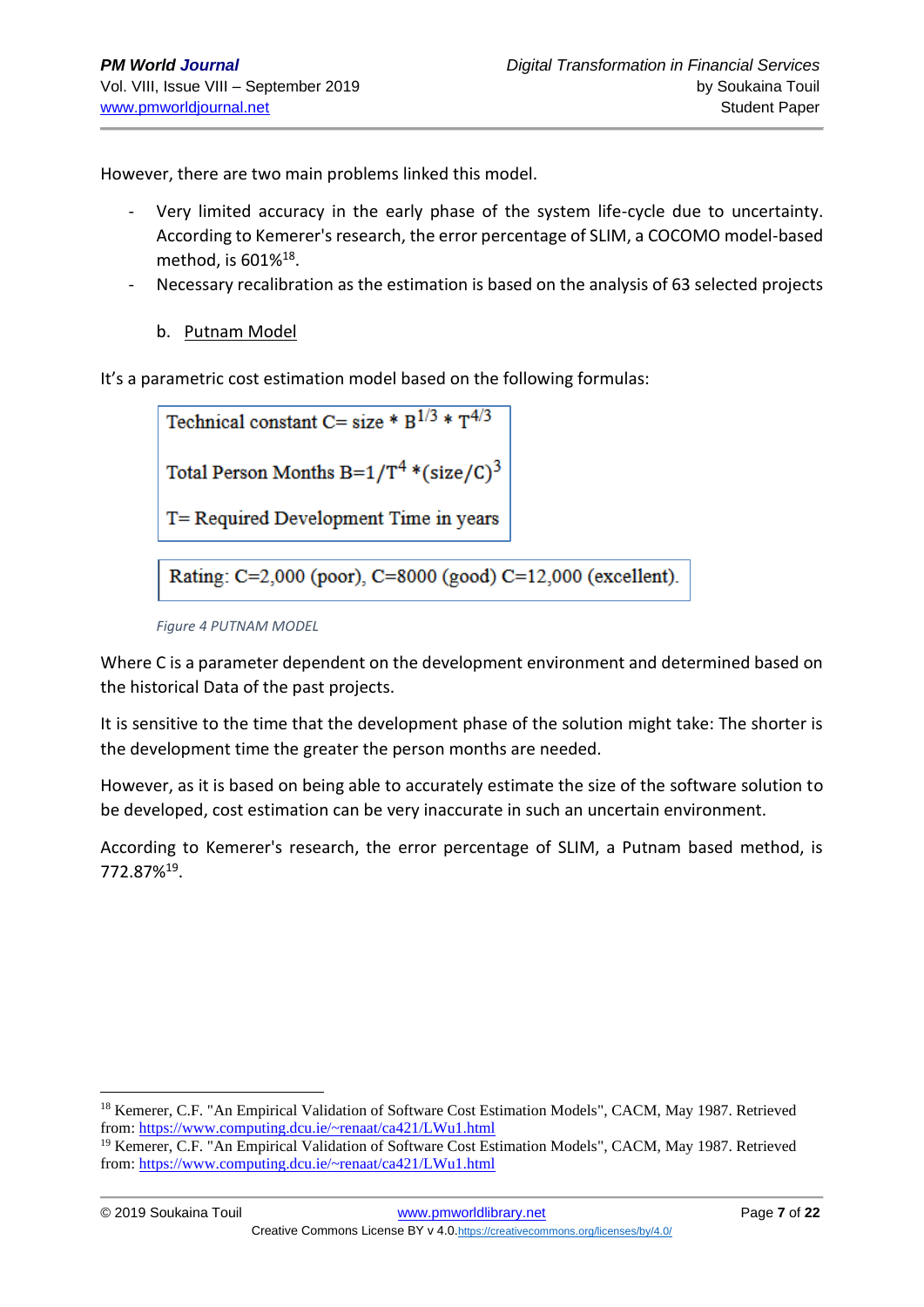## c. Function Point Analysis<sup>20</sup>

As the COCOMO and Putnam models are based on the software size ( $SLOC^{21}$ ), Function Point Analysis is rather based on the functions that the systems deliver to the user. ESTIMACS and  $SPQR/20$  estimation approaches are based on this model<sup>22</sup>.

There are two steps in counting function points $23$ :

- Counting the user functions: It's based on a function that sums and weights according to the complexity level the following components: external inputs, external outputs, external inquiries, logic internal files, and external interfaces, which gives us a number called Function Counts (FC)
- Adjusting for environmental processing complexity: in this step, we multiply the FC by an adjustment factor, that allows the FC to be adapted to the environment by +/- 35%.

This method allows a cost estimation in an early phase of the development and is independent of the implementation tools, language, and methodologies.

ESTIMACS estimation method, for example, allows the development is the cost estimates at the conception stage of the project. From Kemerer's research, the mean error percentage of ESTIMACS is only 85.48% compared to the COCOMO and Putnam models.

## **2- Non-Algorithmic Alternative Techniques**

#### a. Bottom-Up

It's a technique based on approximating values of cost or schedule for smaller components of the project by breaking it down and using the sum total of these values as the overall value of the project.<sup>24</sup>

The main advantage of this technique is the accuracy of estimation, since each department responsible for generating the estimation of a sub-value, its expertise and specialized knowledge for that purpose. It also increases the overall motivation of the project team members as everyone feels involved in the project.

<sup>&</sup>lt;sup>20</sup> Liming Wu, University of Calgary, "The comparison of the software Cost Estimating Methods", 1997. Retrieved from[: https://www.computing.dcu.ie/~renaat/ca421/LWu1.html](https://www.computing.dcu.ie/~renaat/ca421/LWu1.html)

<sup>21</sup> Source Lines of Code

<sup>22</sup> Project Management Skills, *Project Cost Estimating tools & techniques*. Retrieved from: [https://www.project](https://www.project-management-skills.com/project-cost-estimating.html)[management-skills.com/project-cost-estimating.html](https://www.project-management-skills.com/project-cost-estimating.html)

<sup>&</sup>lt;sup>23</sup> Liming Wu, University of Calgary, "The comparison of the software Cost Estimating Methods", 1997. Retrieved from[: https://www.computing.dcu.ie/~renaat/ca421/LWu1.html](https://www.computing.dcu.ie/~renaat/ca421/LWu1.html)

<sup>&</sup>lt;sup>24</sup> Stephen Meyer, Business Courses, Chapter 6, lesson 5: Bottom-Up Estimating: Definition, Disadvantage & Examples. Retrieved from : [https://study.com/academy/lesson/bottom-up-estimating-definition-disadvantage](https://study.com/academy/lesson/bottom-up-estimating-definition-disadvantage-examples.html)[examples.html](https://study.com/academy/lesson/bottom-up-estimating-definition-disadvantage-examples.html)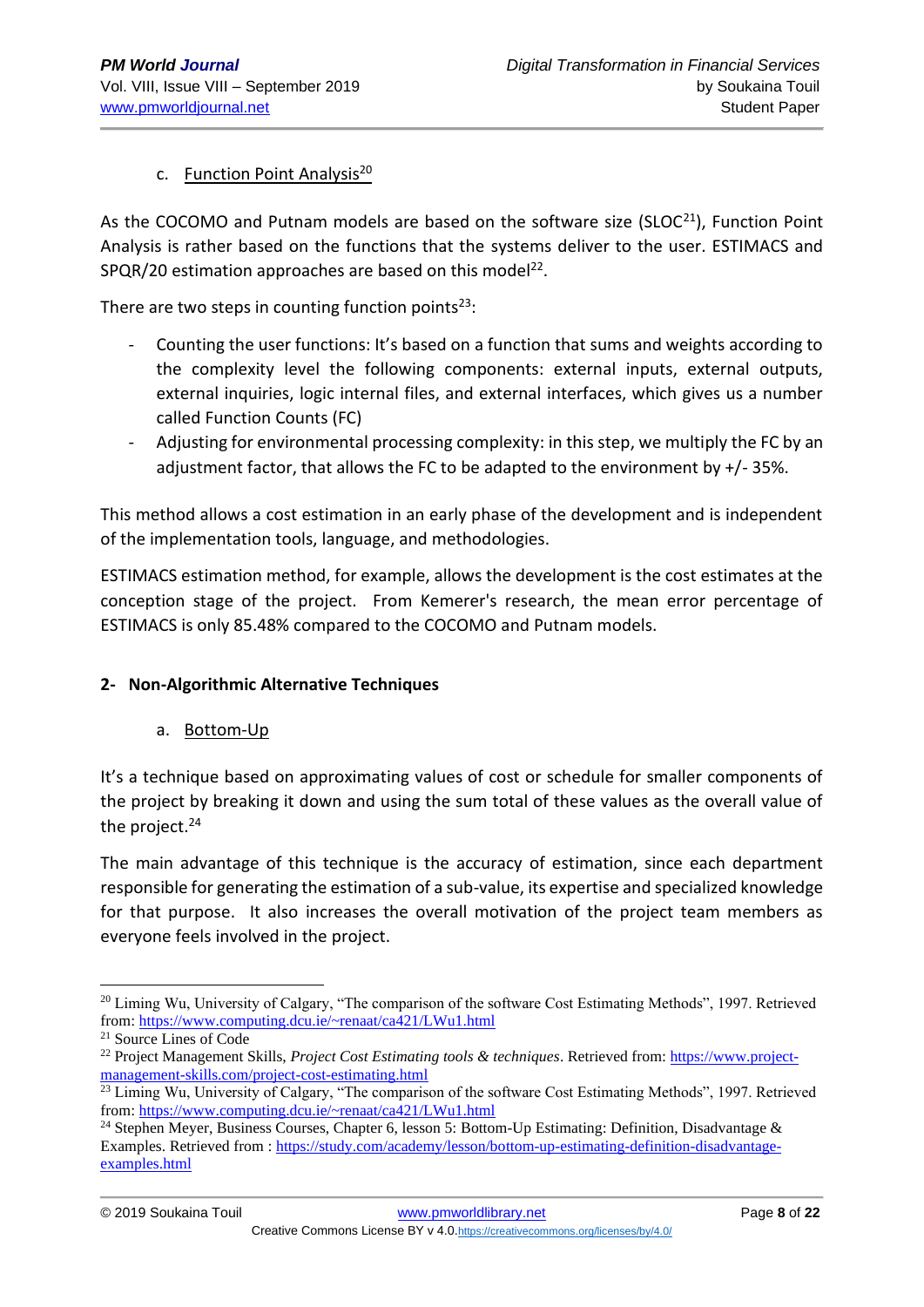However, the budget can sometimes be overestimated if too many details are considered, or underestimated if managers are inexperienced to give accurate estimations. The budget estimation process t might also take a long time according to the level of details considered and the number of people and department involved in the estimation.

## b. Expert Judgement

It's a technique in which the knowledge and the experience of experts in specific areas are used to estimate the cost of a project. It first requires the selection of the activity in which we need the expertise, then a list of statements or issues to be answered are raised. The next step would be selecting experts. They can be groups or individuals such as $^{25}$ :

- Units within the organization
- Consultants
- **Stakeholders**
- Professionals and technical associations, etc.

After the experts are selected, they approach the statements and issues raised and give answers and solutions, documented by a report shared with the stakeholders.

c. Vendor Bid Analysis

It's the technique that allows the definition of the cost of a project by comparing different bids submitted by many suppliers, through already defined selection criteria that the bid for tenders should respect. They can be cost, schedule, resources, and references related.

It has the advantage of receiving specific and justified budgets from different experts (bidders) within a determined deadline but carries the risk of not including the entire scope of work in the cost estimation if the tender issuer was not very specific about it, which might impact the accuracy of the estimates. <sup>26</sup>

In order to compare the alternatives, we will consider that the three algorithmic models are in fact one single methodology, referred to as Parametric. Thus, the comparison will include:

- **Parametric Models**
- **Bottom-Up**
- **Expert Judgement**
- **Vendor Bid Analysis**

<sup>25</sup> Mauro Sotille, ProjectManagement.com, *Expert Jugement*, 2016. Retriever from: <https://www.projectmanagement.com/wikis/344587/Expert-judgment>

<sup>&</sup>lt;sup>26</sup> Thomas Franchina, ProjectManagementForum's Blog, The management Consulting Project, 2010. Retrieved from :<https://projectmanagementforum.wordpress.com/2010/09/30/the-management-consulting-project/>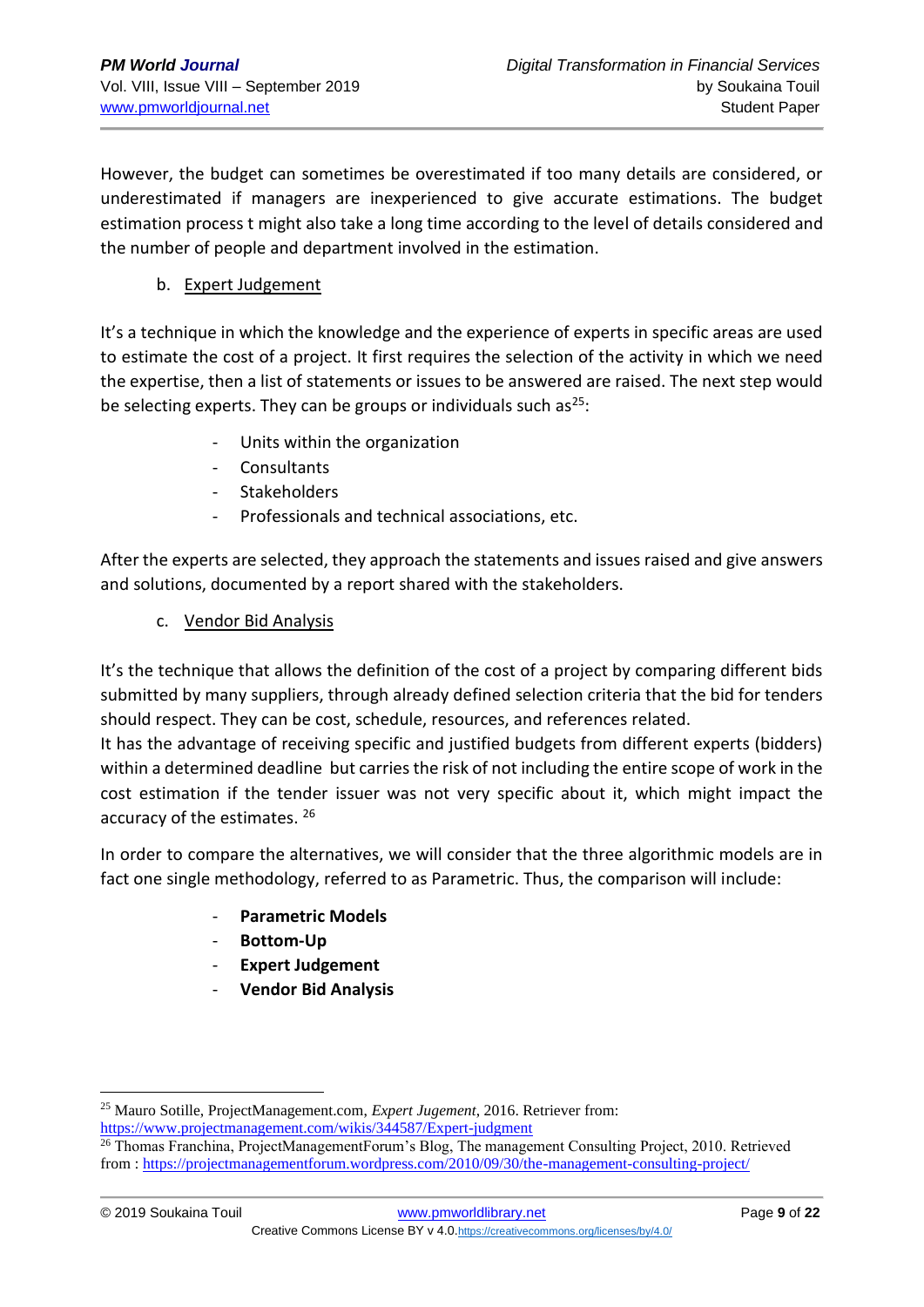After understanding some of the most important alternatives to the Top-Down costing in digital transformation, we will select in the next section the most relevant attributes to our problem that can allow a real comparison between the different solutions.

## **Step 4: Selection Criteria**

In order to compare different cost estimation methodologies, we are going to refer to the Guild of Projects Controls as the main reference for this purpose.

According to the Guild of Project Controls<sup>27</sup> Cost Estimate Classification System, there are several levels of Estimate class that serve different purposes, with different applied methodologies and thus, different levels of accuracy.

|                                 | <b>Primary Purpose</b>                                                        | <b>Methodology</b>                                                                                                             | <b>Scope Definition</b>                                                                    | <b>Expected Accuracy</b><br><b>Ranges</b>                                                              |
|---------------------------------|-------------------------------------------------------------------------------|--------------------------------------------------------------------------------------------------------------------------------|--------------------------------------------------------------------------------------------|--------------------------------------------------------------------------------------------------------|
| <b>Estimate</b><br><b>Class</b> | (What is the estimate<br>used for)                                            | (Estimating Tool / Technique)                                                                                                  | As a % Complete of<br><b>Total Scope of Work</b>                                           | <b>Allowable Variance</b>                                                                              |
| Level 1                         | <b>Conceptual Screening</b><br>(Idenfity the Feasible<br>Options)             | <b>Capacity Factored, Parametric</b><br>Modeling, Expert Judgement or<br><b>Analogy (Top Down)</b>                             | $< 2\%$<br>("back of an envelope"<br>or "Conceptualization")                               | $-50\%$ to $+100\%$ from<br>Mean (P50) value                                                           |
| Level 2                         | <b>Study or Feasibililty</b><br>Make or Validate the<br><b>Business Case)</b> | <b>Equipment Factored, Parametric</b><br><b>Model or Expert Judgement</b>                                                      | 1% to 15%<br>(pre-FEED, Schematic or<br>Criteria Design)                                   | $-30\%$ to $+50\%$ from<br>Mean (P50) value                                                            |
| Level 3                         | <b>Budget Authorization</b><br>or Minimum Control<br>Level                    | <b>High Level Unit Costs,</b><br>(Ratio or % Factored)<br><b>Assembly Cost Estimating</b>                                      | 10% to 40%<br>(FEED or Detailed<br>Design)                                                 | $-20\%$ to $+30\%$ from<br>Mean (P50) value                                                            |
| Level 4                         | <b>Ideal Control Level</b><br>(Owner)<br><b>Bid or Tender</b><br>(Contractor( | Detailed Unit Costs, (Square Foot,<br><b>Cubic Meter, Per Ton etc)</b><br><b>Work Package Cost Estimating</b>                  | 30% to 70%<br>(Detailed Design,<br><b>Construction or</b><br><b>Implementation Design)</b> | $-15%$ to $+20%$ from<br>Mean (P50) value                                                              |
| Level 5                         | <b>Check Estimate</b><br>(Owner)<br><b>Bid or Tender</b><br>(Contractor)      | Detailed Unit Costs, (Square Foot,<br><b>Cubic Meter, Per Ton etc)</b><br><b>Activity Based Cost Estimating</b><br>(Bottom Up) | >70%<br>("Approved for<br><b>Construction"</b> or Shop<br>Drawings)                        | <b>OWNERS</b><br>$-10\%$ to $+15\%$<br><b>CONTRACTORS</b><br>$-5\%$ to $+5\%$ from<br>Mean (P50) value |

*Figure 5 Level of Cost Estimation from Various Guidelines*

We notice that for each estimate class level, there's a methodology that requires a certain level of project scope definition and has an expected accuracy range (The wider, the less precise).

We also notice that for each level, we can associate one of the selected alternatives.

Level 1 corresponds to **Expert Judgment**; Level 2 corresponds to **Parametric Models**; Level 4 corresponds to **Vendor Bid Analysis** and level 5 corresponds **to Bottom-Up.** Based on this, we can already choose the following criteria:

- ¬ **Purpose:** It means what is the estimation methodology used for.
- ¬ **Scope Definition:** It means how much details concerning the project does the costing methodology need to provide an estimation.
- Accuracy: It means how accurate the results of the estimation using a certain methodology can be.

<sup>&</sup>lt;sup>27</sup> Guild of Projects Controls Compendium and Reference, Chapter 8: Managing Cost Estimating & Budgeting. Retrieved from :<http://www.planningplanet.com/guild/gpccar/introduction-to-managing-cost-estimating-budgeting>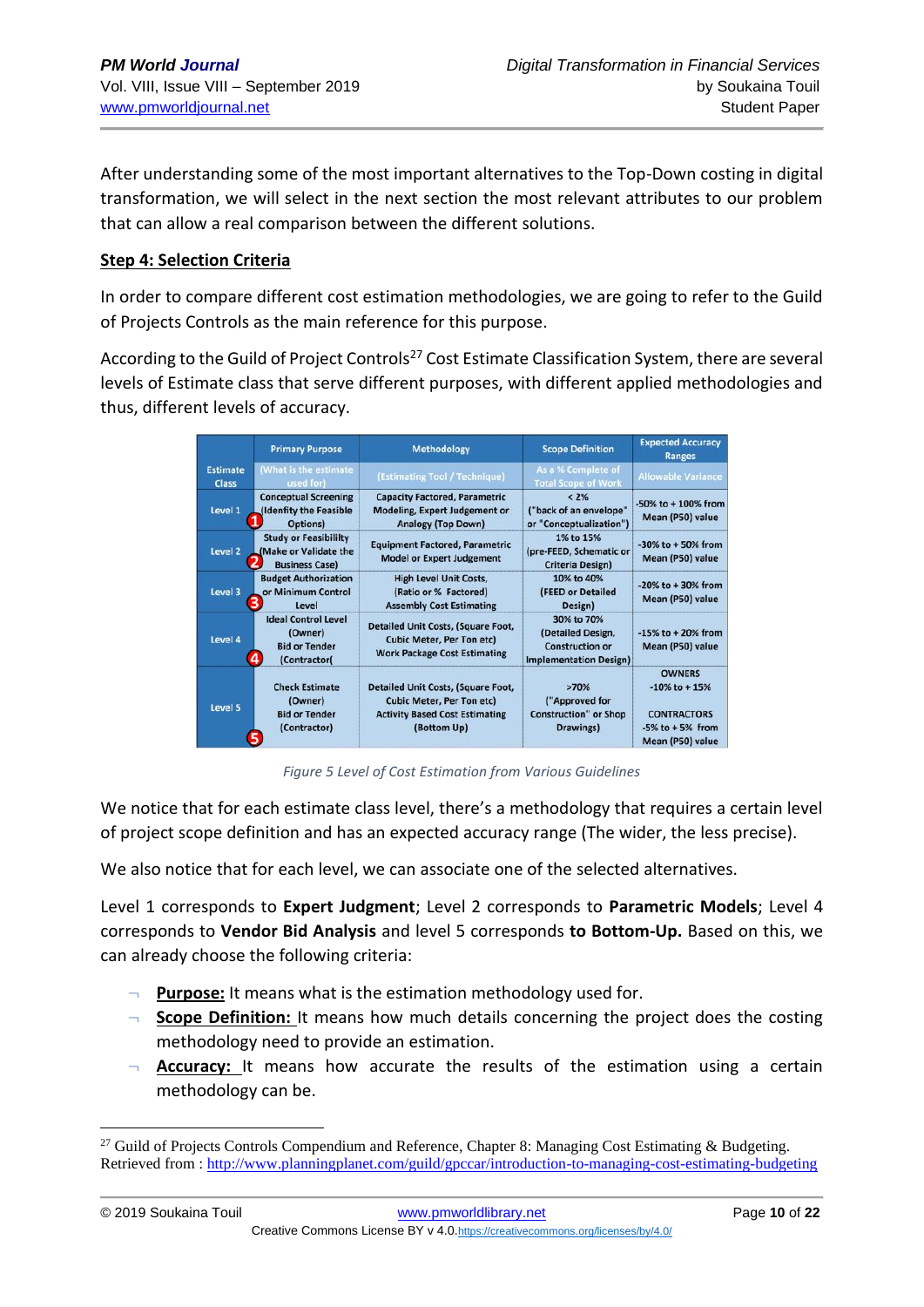However, we should also consider in addition to the Accuracy level, the **Reliability,** and **Precision** levels, as they are the main three quality control metrics to have a valid cost estimation approach. We can understand the different case scenarios in the figure below<sup>28</sup>.



*Figure 6 Accuracy VS Reliability VS Precision*

In addition to these attributes, by comparing the accuracy range and the scope definition, we can be able to determine for each of our alternatives the allowed variance between the estimated cost and the actual cost at the end of the project (Figure $7^{29}$ )

<sup>&</sup>lt;sup>28</sup> Giammalvo, Paul D (2015) Course Materials Contributed Under Creative Commons License BY SA v 4.0.

Retrieved from :<http://www.planningplanet.com/guild/gpccar/introduction-to-managing-cost-estimating-budgeting> <sup>29</sup> Guild of Projects Controls Compendium and Reference, Chapter 8: Managing Cost Estimating & Budgeting, Figure 12. Retrieved from : [http://www.planningplanet.com/guild/gpccar/introduction-to-managing-cost-estimating](http://www.planningplanet.com/guild/gpccar/introduction-to-managing-cost-estimating-budgeting)[budgeting](http://www.planningplanet.com/guild/gpccar/introduction-to-managing-cost-estimating-budgeting)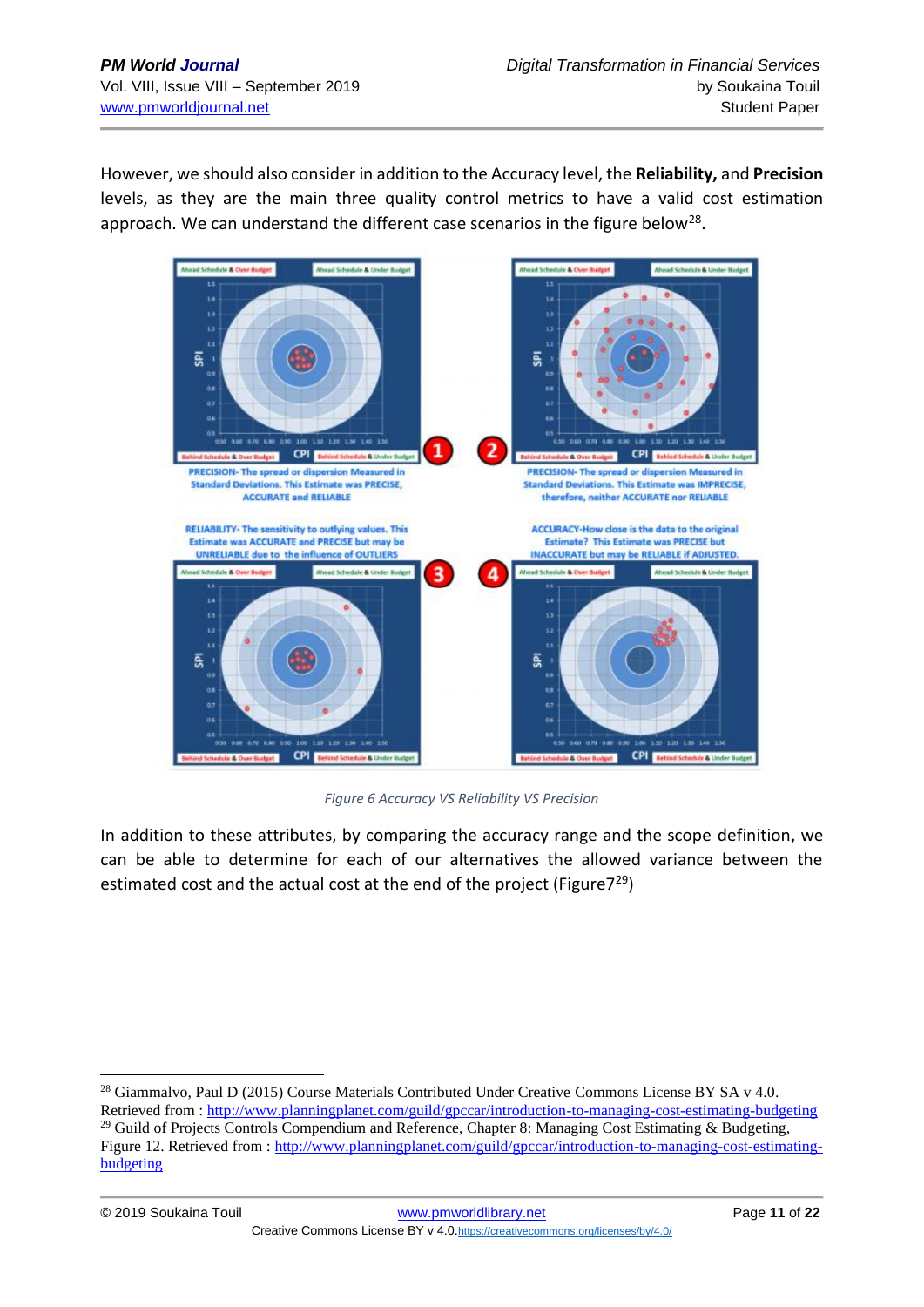

*Figure 7 Range Cost Estimate Data Showing Accuracy Ranges VS Scope Definition*

This figure shows that given a mean cost estimate for a given project, as the scope definition approaches 100%, the acceptable variance approaches zero in terms of the difference between the estimated cost and actual cost at the end of the project. We would consequently consider Allowable Variance as another criterion.

¬ **Allowable variance:** It's the variation between the estimated cost and the actual cost of the project according to accuracy and scope definition

Also, we should consider the amount of work and expertise required by each methodology to provide a cost estimation.

- **Level of Preparation Effort:** It means the amount of work required by a methodology to provide an estimation
- ¬ **Required Expertise:** It means the level of expertise required for the project managers to use a costing methodology

We will compare the chosen alternative solutions in the following table. This process is based on the acquired knowledge of the author during the research phase. We are looking for the optimal solution that takes into consideration a good part of the project scope, with a high level of accuracy, precision, and reliability, with the minimal effort and expertise and the adequate purpose to the digital transformation projects.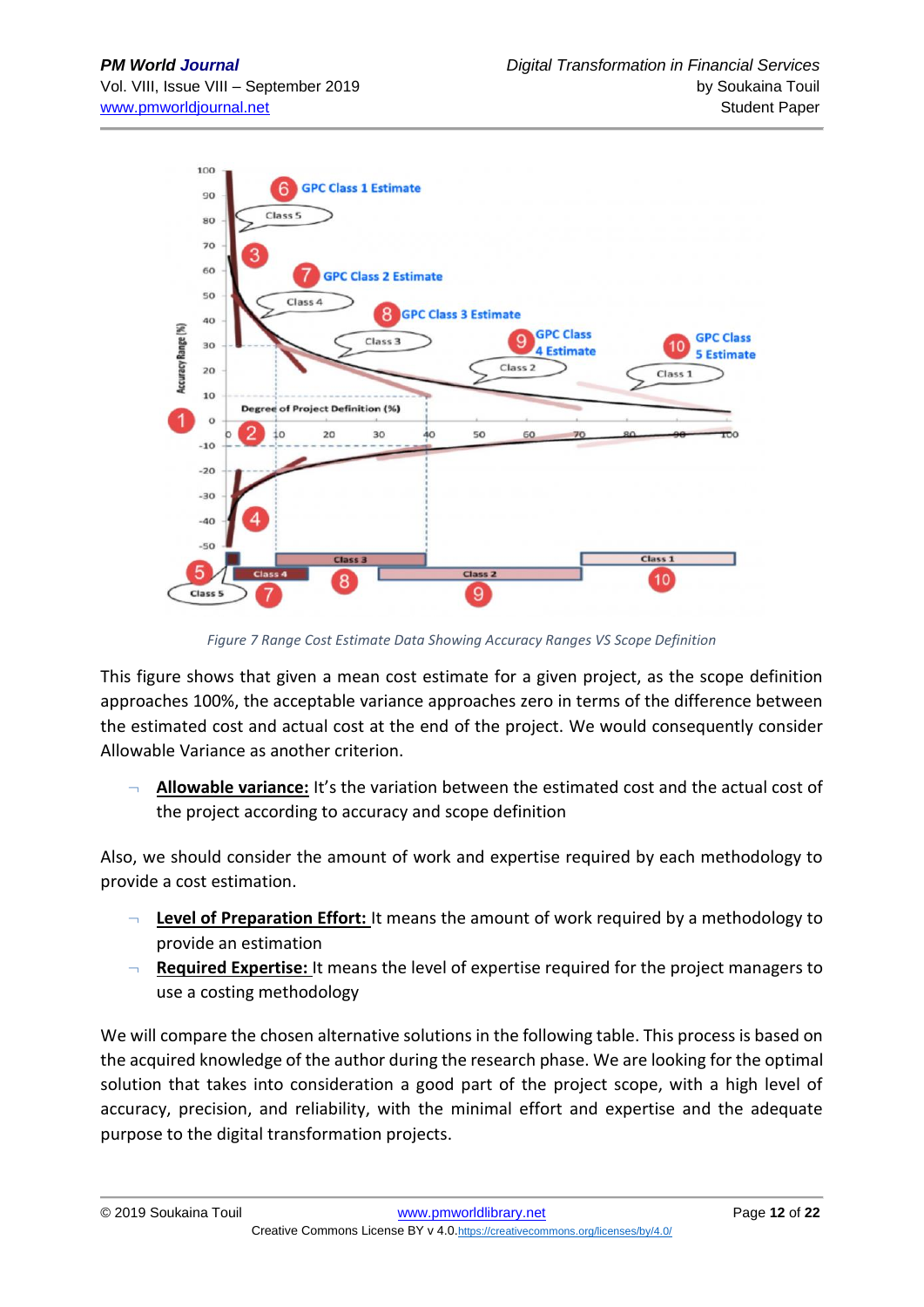| <b>Alternatives</b><br><b>Attributes</b> | <b>Expert J VS</b><br><b>Parametric M</b> | <b>Expert J VS</b><br>Bottom-Up | <b>Expert J VS</b><br><b>Vendor Bid</b> | <b>Parametric M</b><br><b>VS Bottom-Up</b> | <b>Parametric M</b><br><b>VS Vendor Bid</b> | <b>Bottom-Up VS</b><br><b>Vendor Bid</b> |
|------------------------------------------|-------------------------------------------|---------------------------------|-----------------------------------------|--------------------------------------------|---------------------------------------------|------------------------------------------|
| Purpose                                  | <b>Worse</b>                              | <b>Worse</b>                    | <b>Worse</b>                            | <b>Better</b>                              | <b>Better</b>                               | <b>Worse</b>                             |
| <b>Scope</b><br><b>Definition</b>        | <b>Worse</b>                              | <b>Worse</b>                    | <b>Worse</b>                            | <b>Worse</b>                               | <b>Worse</b>                                | <b>Better</b>                            |
| Accuracy                                 | <b>Worse</b>                              | <b>Worse</b>                    | <b>Worse</b>                            | <b>Worse</b>                               | <b>Worse</b>                                | <b>Better</b>                            |
| <b>Reliability</b>                       | <b>Worse</b>                              | <b>Worse</b>                    | <b>Worse</b>                            | <b>Worse</b>                               | <b>Better</b>                               | <b>Better</b>                            |
| <b>Precision</b>                         | <b>Worse</b>                              | <b>Worse</b>                    | <b>Worse</b>                            | <b>Worse</b>                               | <b>Better</b>                               | <b>Better</b>                            |
| <b>Allowed</b><br><b>Variances</b>       | <b>Worse</b>                              | <b>Worse</b>                    | <b>Worse</b>                            | <b>Worse</b>                               | <b>Worse</b>                                | <b>Better</b>                            |
| Preparation<br><b>Effort</b>             | <b>Better</b>                             | <b>Better</b>                   | <b>Better</b>                           | <b>Better</b>                              | <b>Worse</b>                                | <b>Worse</b>                             |
| Required<br>expertise                    | <b>Better</b>                             | <b>Better</b>                   | <b>Better</b>                           | <b>Same</b>                                | <b>Worse</b>                                | <b>Worse</b>                             |

*Figure 8 Dominance Table<sup>30</sup>*

In order to go deeper into the analysis, we are going to apply the Multi-Attribute Decision-Making method to have a better insight about the best alternative.

The following table is a grading system allocating numbers from 1 to 4 to each solution, as  $1 =$ No Impact, 2 = Low Impact, 3 = Medium Impact and 4 = High Impact.

<sup>&</sup>lt;sup>30</sup> By Author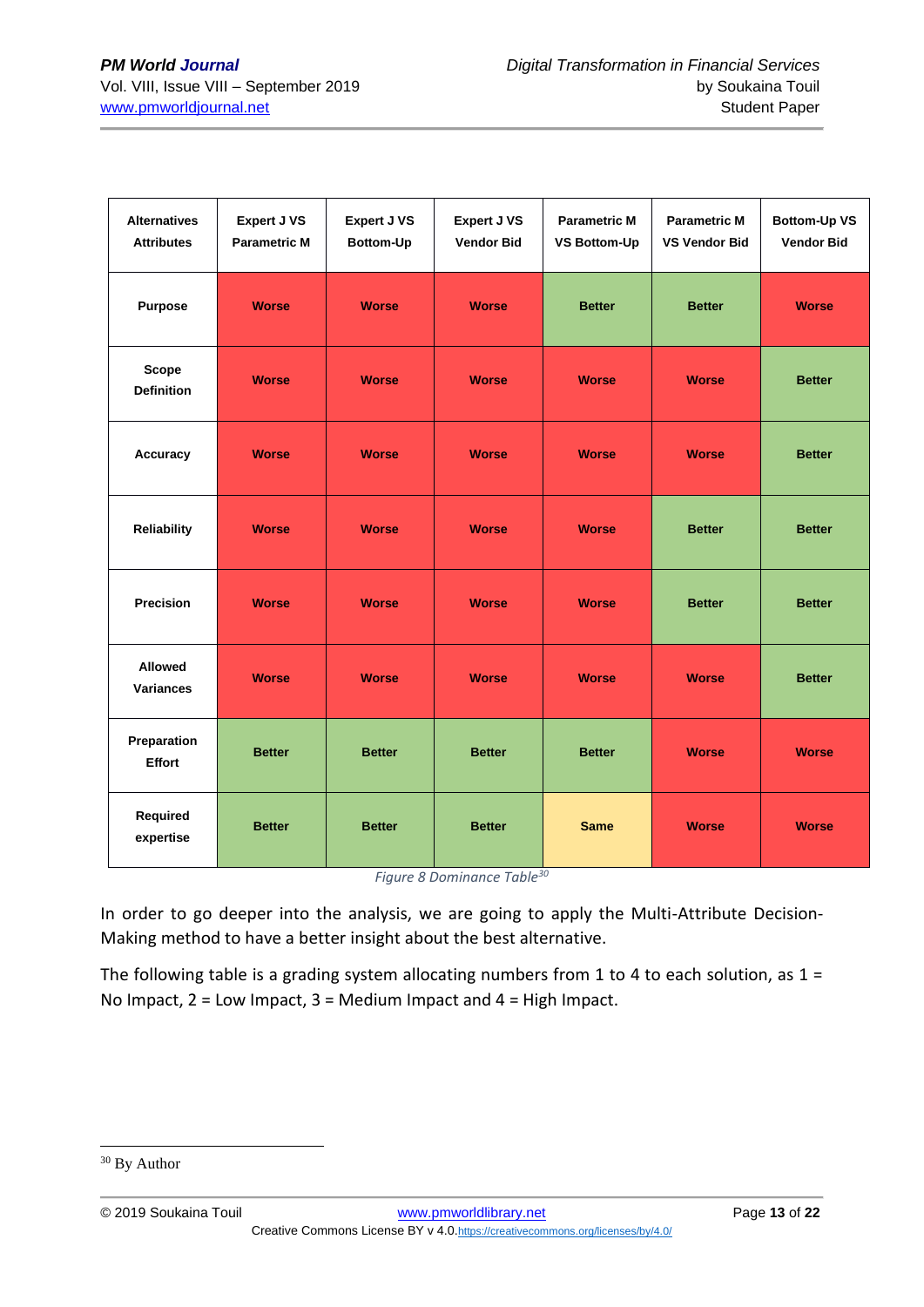| <b>Alternatives</b><br><b>Attributes</b> | <b>Parametric Estimation</b> | <b>Expert Judgement</b> | <b>Bottom-Up Estimation</b> | <b>Vendor Bid Analysis</b> |  |
|------------------------------------------|------------------------------|-------------------------|-----------------------------|----------------------------|--|
| Purpose                                  | $\overline{\mathbf{4}}$      | $\mathbf{2}$            | $\mathbf{3}$                | $\mathbf{3}$               |  |
| <b>Scope Definition</b>                  | $\mathbf{3}$                 | $\mathbf{3}$            | $\overline{\mathbf{4}}$     | $\mathbf{3}$               |  |
| Accuracy                                 | $\pmb{4}$                    | $\mathbf{1}$            | $\pmb{4}$                   | $\mathbf 3$                |  |
| Reliability                              | $\mathbf{3}$                 | $\mathbf 2$             | $\pmb{4}$                   | $\mathbf{3}$               |  |
| Precision                                | $\mathbf{1}$                 | $\mathbf{1}$            | $\overline{\mathbf{4}}$     | $\mathbf{3}$               |  |
| <b>Allowed Variance</b>                  | $\mathbf 2$                  | $\mathbf{1}$            | $\mathbf{3}$                | $\overline{\mathbf{4}}$    |  |
| <b>Preparation Effort</b>                | $\bf 2$                      | $\overline{\mathbf{4}}$ | $\mathbf{1}$                |                            |  |
| <b>Required expertise</b>                | $\pmb{4}$                    | $\mathbf{1}$            | $\mathbf 2$                 | $\pmb{4}$                  |  |
| <b>Total</b>                             | 23                           | 15                      | 25                          | 27                         |  |

*Figure 9 Quantitative Multi-Attribute Decision-Making Method<sup>31</sup>*

The next step is the analysis of the finding.

<sup>&</sup>lt;sup>31</sup> By Author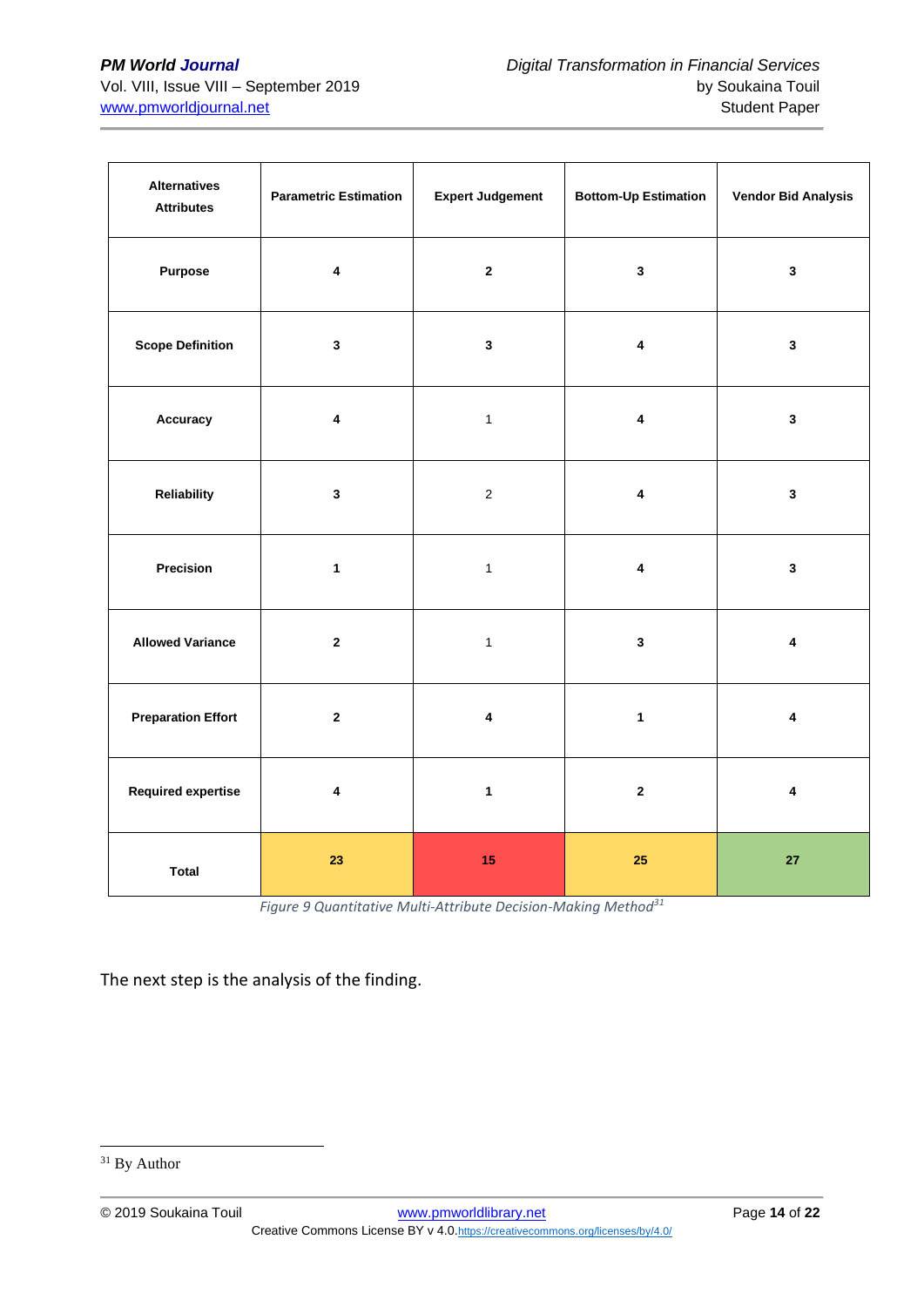# FINDINGS

In this section, we are going to analyze and compare the alternative solutions, select a preferred one and finally do a post evaluation of the results.

## **Step 5: Analysis and Comparison of the alternatives**

In the previous section, we have established a dominance table and a quantitative multiattribute Decision-Making table in order to understand which solution should enhance the cost estimation process for the financial services institutions in the digital transformation projects. We could see that bottom-up Cost estimation Methodology and the Bid Vendor were the ones getting better rankings compared to the other methodologies. To confirm this matter, we will proceed by ranking the attributes and weighting each alternative in order to select the bestranked alternatives and produce a non-dimensional Additive Weighting table.

|                           | <b>Purpose</b><br>$\mathbf{v}$ | Scope<br>Definition | Accuracy<br>$\mathbf{v}$ . | <b>Reliability</b><br>$\overline{\phantom{a}}$ | <b>Precision</b><br>÷ | <b>Allowed</b><br>Variance | <b>Preparation Required</b><br>Effort <b>FR</b> | <b>Expertise</b> | Sum.<br>$\mathbf{v}$ | Rank<br>$\boldsymbol{\mathrm{v}}$ |
|---------------------------|--------------------------------|---------------------|----------------------------|------------------------------------------------|-----------------------|----------------------------|-------------------------------------------------|------------------|----------------------|-----------------------------------|
| Purpose                   |                                |                     |                            |                                                |                       |                            |                                                 |                  |                      | 8                                 |
| <b>Scope Definition</b>   |                                |                     | 0                          |                                                |                       |                            |                                                 |                  |                      |                                   |
| Accuracy                  |                                |                     |                            |                                                |                       |                            |                                                 |                  |                      |                                   |
| Reliability               |                                |                     |                            |                                                |                       |                            |                                                 |                  |                      |                                   |
| Precision                 |                                |                     | $\Omega$                   |                                                |                       |                            |                                                 |                  |                      |                                   |
| <b>Allowed Variance</b>   |                                |                     | $\Omega$                   |                                                |                       |                            |                                                 |                  |                      |                                   |
| <b>Preparation Effort</b> |                                |                     | $\Omega$                   |                                                |                       |                            |                                                 |                  |                      |                                   |
| <b>Required Expertise</b> |                                |                     | $\Omega$                   |                                                |                       |                            |                                                 |                  |                      | 6                                 |

*Figure 10 Pair-Wise Comparison of attributes<sup>32</sup>*

According to the Pair-Wise comparison of attributes, the ranking is as follows:

- 1- Accuracy
- 2- Reliability
- 3- Precision
- 4- Allowed Variance
- 5- Scope Definition
- 6- Required Expertise
- 7- Preparation Effort
- 8- Purpose

The next step is to quantify each alternative against the attributes (Figure 11). The scale used to allocate points is shown below. The Total Score that will be inferior to 4 will be eliminated because it would not demonstrate dominance.

<sup>32</sup> By Autor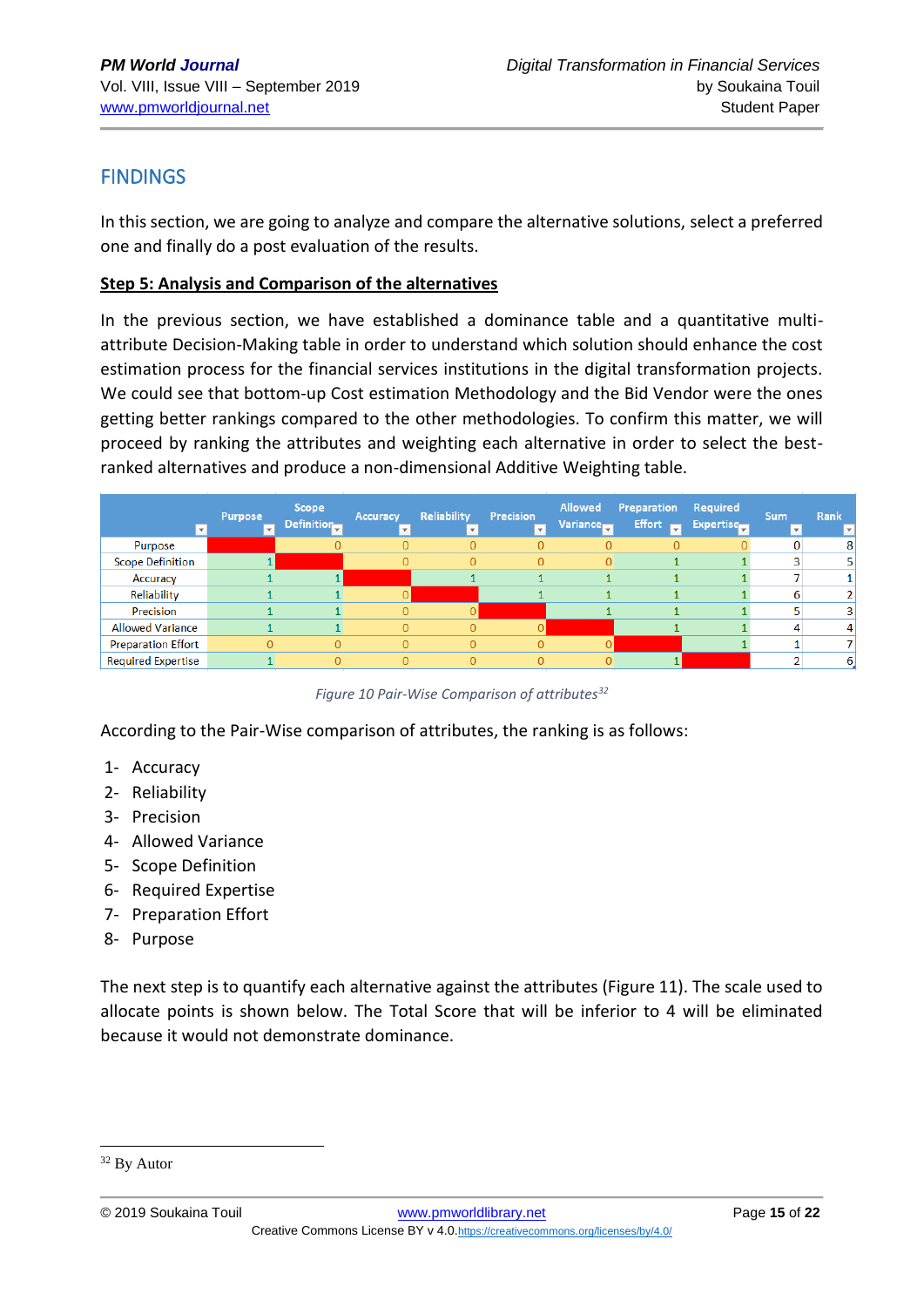| <b>Attribute</b>                         | <b>Parametric</b>           | <b>Expert Judgemer</b>         | <b>Bottom-Up</b>     | <b>Bid Vendole</b>                      |  |
|------------------------------------------|-----------------------------|--------------------------------|----------------------|-----------------------------------------|--|
| Purpose                                  | 0.5                         | 0.5                            | 0.5                  | 0.5                                     |  |
| <b>Scope Definition</b>                  | 0.5                         | 1                              | $\Omega$             | 0.5                                     |  |
| Accuracy                                 | $0.5^{\circ}$               | 0                              |                      | 0.5                                     |  |
| Reliability                              | 0.3                         | $\Omega$                       |                      | 1                                       |  |
| Precision                                | 0.3                         | $\mathbf{0}$                   |                      | 0.5                                     |  |
| <b>Allowed Variance</b>                  | 0.3                         | 0.3                            |                      | 0.5                                     |  |
| <b>Preparation Effort</b>                | 0.3                         | 1                              | $\Omega$             | 1                                       |  |
| <b>Required Expertise</b>                | 0.3                         | 1                              | 0.3                  | 1                                       |  |
| Sum                                      | 3                           | 3.8                            | 4.8                  | 5.5                                     |  |
|                                          |                             |                                |                      |                                         |  |
| <b>Scale</b><br>$\overline{\phantom{a}}$ | <b>Best</b><br>$\mathbf{v}$ | <b>Neutral</b><br>$\mathbf{v}$ | Maybe $\blacksquare$ | <b>Worse</b><br>$\overline{\mathbf{v}}$ |  |
| Score                                    |                             | 0.5                            | 0.3                  | 0                                       |  |

#### *Figure 11 Quantitative Method of Multi-Attribute Decision-Making Model<sup>33</sup>*

We have demonstrated that the alternatives demonstrating dominance regarding the selected attributes would be the **Bottom-Up** and the **Bid Vendor** approaches since their score is superior to 4. The next section will help us narrow down our choice **to one best alternative.**

#### **Step 6: Selection of the preferred alternative**

If we take into consideration the ranking of attributes (Figure10) and the scores allocated to the selected alternatives (Figure11), we are now able to do the Non-Dimensional Weighting Technique (Figure12) to select the preferred alternative.

|                           | Step 1               | Step 2                       |             |          |         | <b>Bottom-Up</b> | <b>Bid Vendor</b> |                  |
|---------------------------|----------------------|------------------------------|-------------|----------|---------|------------------|-------------------|------------------|
| <b>Attribute</b>          | <b>Relative Rank</b> | <b>Normalized Weight (A)</b> |             |          | (B)     | $(A) \times (B)$ | (C)               | $(A) \times (C)$ |
| <b>Purpose</b>            | 8                    | 8/36                         | =           | 0.22     | 0.5     | 0.11             | 0.5               | 0.11             |
| <b>Scope Definition</b>   | 5                    | 5/36                         | $\equiv$    | 0.14     | 0       | 0.00             | 0.5               | 0.07             |
| <b>Accuracy</b>           | 1                    | 1/36                         | =           | 0.03     | 1       | 0.03             | 0.5               | 0.01             |
| <b>Reliability</b>        | 2                    | 2/36                         | 0.06<br>$=$ |          | 1       | 0.06             | 1                 | 0.06             |
| <b>Precision</b>          | 3                    | 3/36                         | $=$         | 0.08     | 1       | 0.08             | 0.5               | 0.04             |
| <b>Allowed Variance</b>   | 4                    | 4/36                         | 0.11<br>$=$ |          | 1       | 0.11             | 0.5               | 0.06             |
| <b>Preparation Effort</b> |                      | 7/36<br>0.19<br>$=$          |             | $\Omega$ | 0.00    | 1                | 0.19              |                  |
| <b>Required Expertise</b> | 6                    | 6/36<br>0.17<br>$=$          |             | 0.3      | 0.05    | 1                | 0.17              |                  |
| <b>Sum</b>                | 36                   | sum                          | =           |          | $sum =$ | 0.44             | $sum =$           | 0.71             |

*Figure 12 Non-Dimensional Weighting Technique<sup>34</sup>*

<sup>&</sup>lt;sup>33</sup> By Author

<sup>&</sup>lt;sup>34</sup> By Author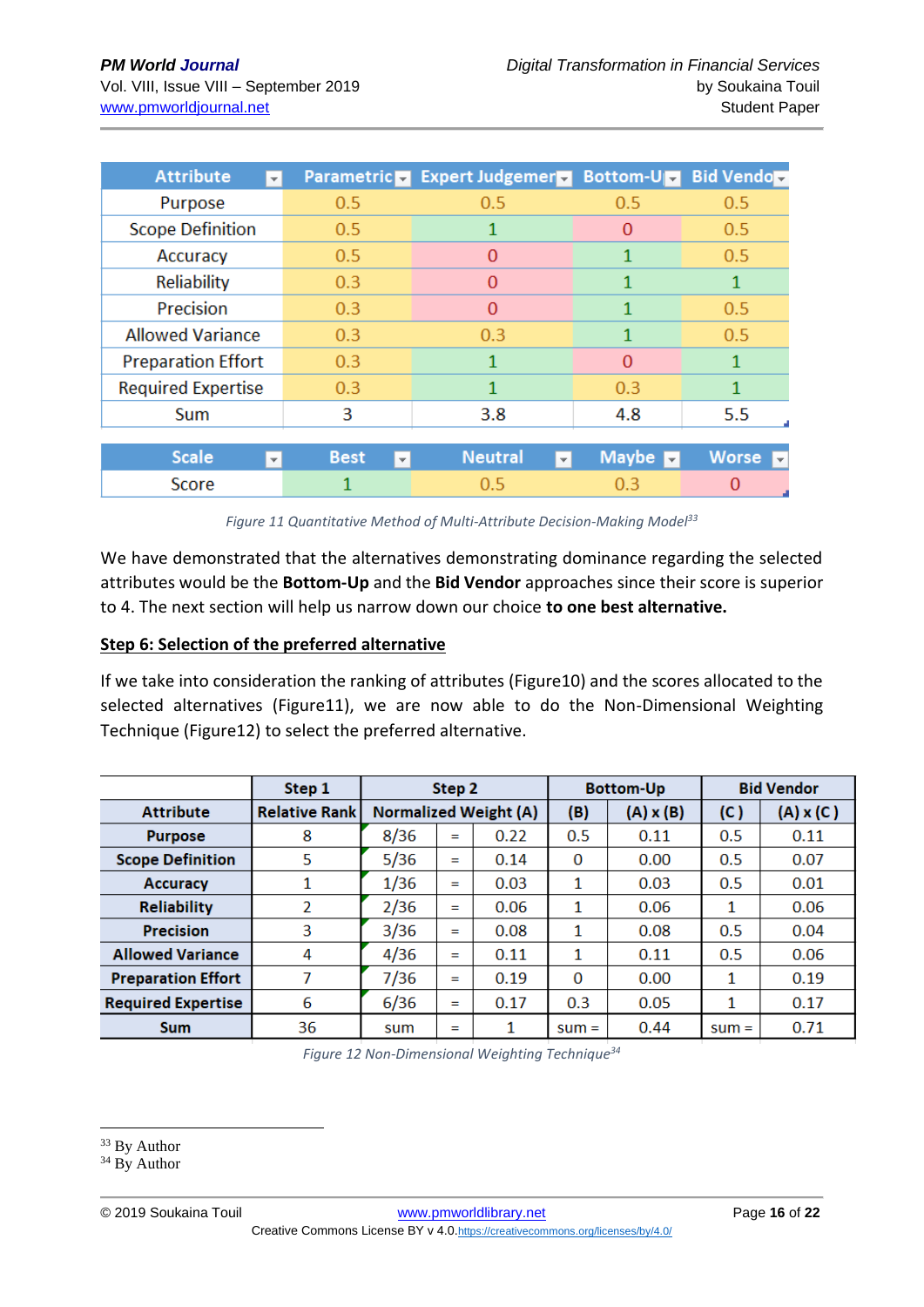Based on this final finding**, the Bid Vendor analysis is the best technique that financial institutions might use to avoid cost overruns linked to digital transformation projects.** Indeed, with a score of 0.71 compared to a score of 0.44 for the Bottom-up approach, the comparison of several bids of specialized consulting institutions is the alternative that answered the best to our criteria.

## **Step 7: Performance monitoring and post evaluation results**

After defining the best alternative for our problematic, we need to understand the forces that might drive or resist the application of our solution. For that purpose, we are going to use Kurt Lewin's Force Field Analysis. We will allocate to each force a score from 1 to 4 according to how strong can the influence of the factor be on our suggested change, 1 being weak and 4 being strong (Figure 13).



*Figure 13 Force Field Analysis<sup>35</sup>*

According to the Force Field Analysis above, we have indeed proven that the financial institutions have more reasons to use a call for tender for the digital transformation projects than to rather not to. The most impacting supportive forces are the ability of the bidders to commit to the budget and schedule indicated in their bids, which can prevent for cost AND schedule overruns. Also, we have initially said that one of the reasons the cost estimation for that this kind of

<sup>&</sup>lt;sup>35</sup> By Author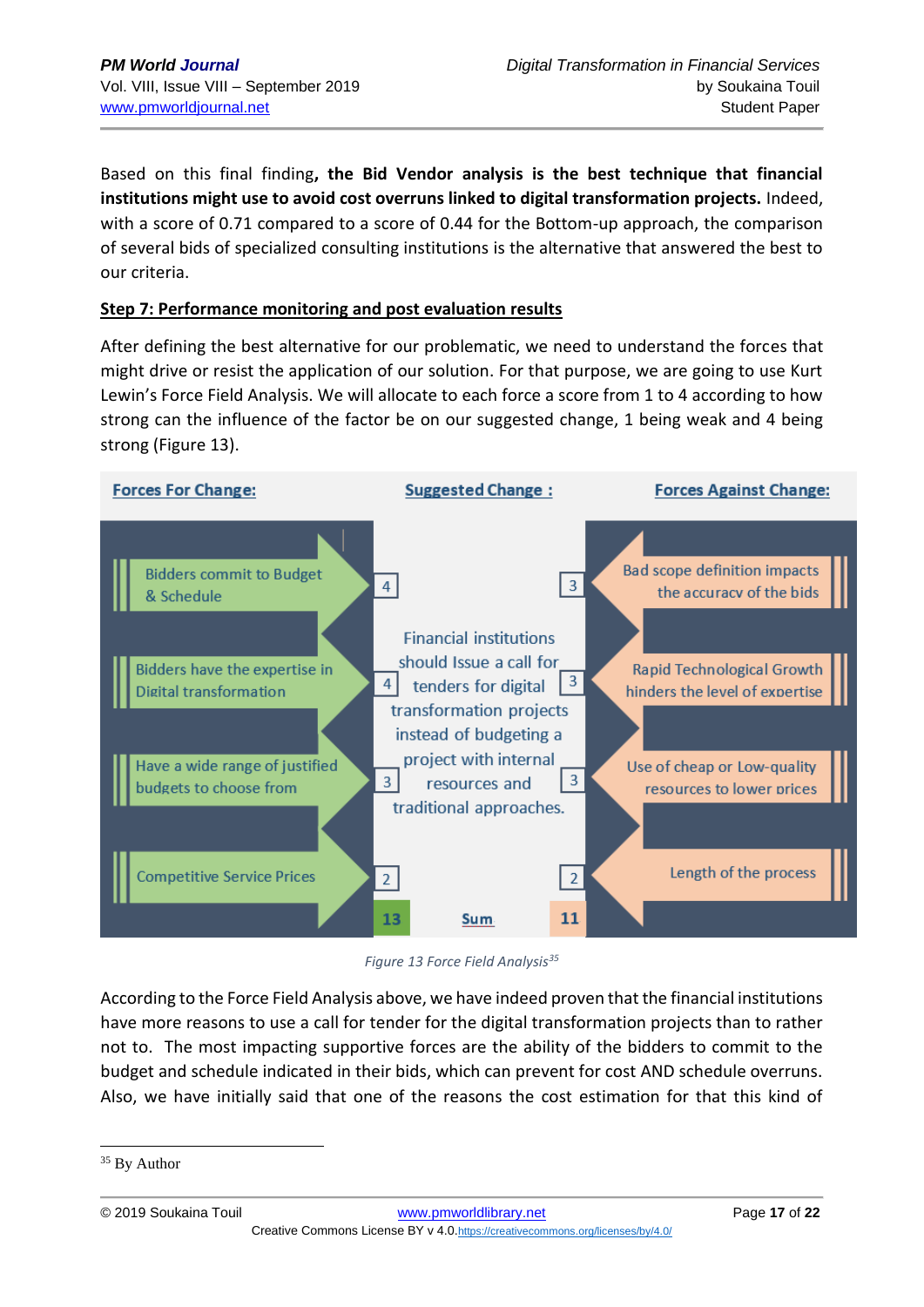projects is the lack of expertise in the digital transformation area. Indeed, project managers are not necessarily up to date in terms of technologies deployed in digital transformation, while bidders are always trying to be up to date by hiring consultant experts in that area of expertise. Also, through the call for tenders, the financial institutions get to analyze, compare and choose from a wide range of bids according to some already established criteria (Budget, Schedule, and Technologies deployed), and get competitive prices since the bidders are trying to win the contract.

However, if while issuing the call for tender, the financial institutions do not define properly the scope of the project, there's a chance that they will fall into the same mistake of facing cost overruns. The rapid growth of technologies might make it difficult sometimes to find an expert in a certain new technology if required by the financial institution. Also, the competitiveness of the prices might hide low-quality resources or tools used to implement the wanted solution, which might also have a negative impact on the schedule and budget of the project.

# **CONCLUSION**

The initial objective of this paper was to analyze the link between the choice of the cost estimation methodology in digital transformation projects led by the financial institutions, and the rate of failure of these projects due to cost overruns.

We have first identified the problem through a root cause analysis and explained what leads to cost overruns. We understood then that the traditional methodologies such as the Top-Down cost estimation deployed by the financial institutions do not provide enough accuracy and lead to cost and schedule overruns.

In our analysis, we have first explained the different alternative cost estimation methodologies used in digital transformation projects. We have categorized them into Algorithmic and Non-Algorithmic methodologies. Then, we have chosen to work on 4 alternatives: Parametric Estimation (representing the algorithmic techniques), the Bottom-Up approach, the Expert Judgement and the Bid Vendor Analysis solution.

The next step was to define the criteria on which we will base our decision to choose an alternative. The selected criteria were the purpose of the methodology, the required scope definition, effort and expertise, the accuracy, reliability, precision and the allowed variance precision of the estimation methodology.

After a first analysis based on the criteria ranking and the multi-attribute Decision-Making tools, we have eliminated the Parametric and the Expert Judgement alternatives as they did not show enough dominance regarding our selection criteria. We have decided then to establish a second analysis based on the Non-Dimensional weighting Technique, that allowed us to score the remaining alternatives (Bid Vendor Analysis and the Bottom-Up Approach) according to the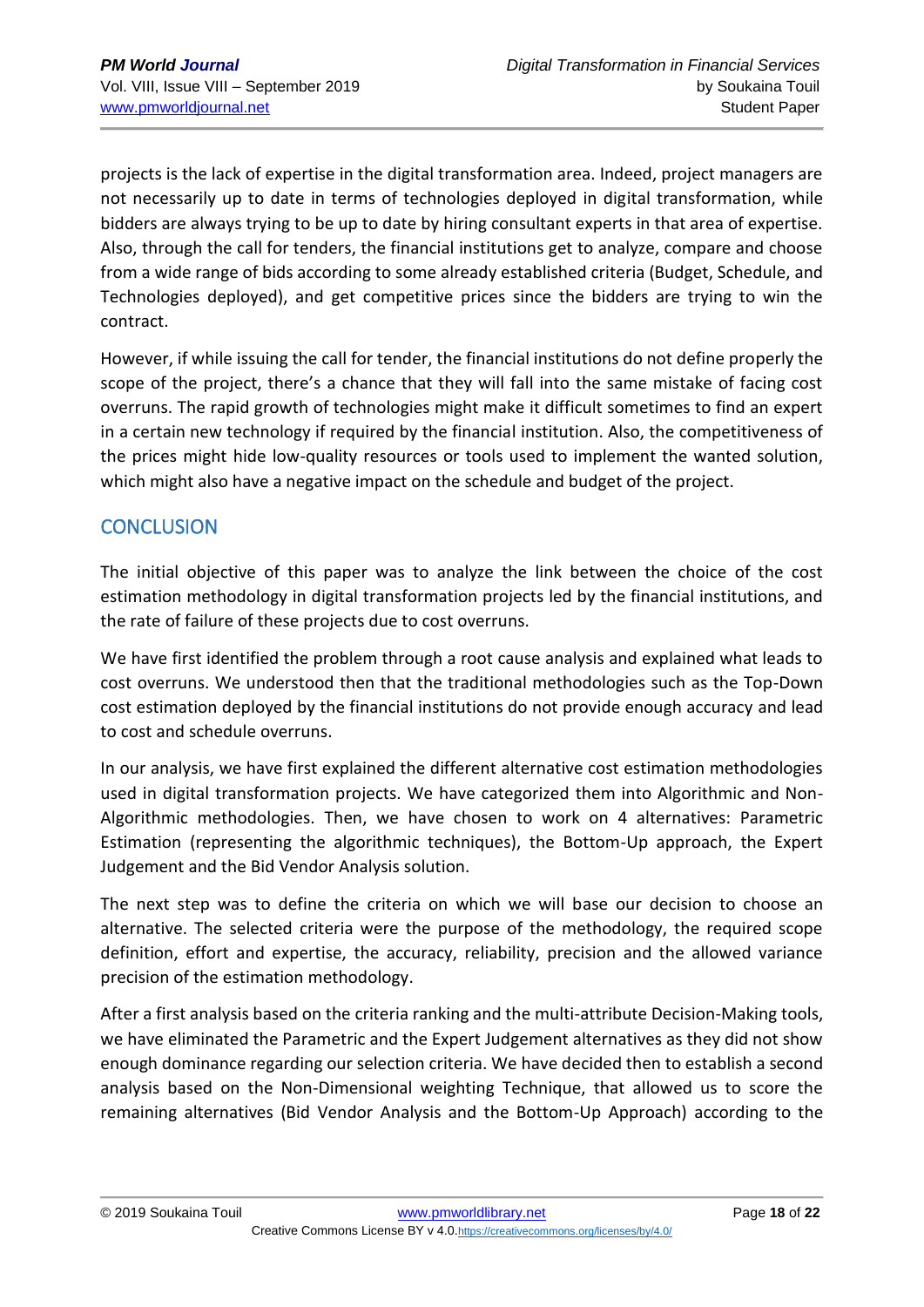weight and the ranking of the selected criteria. This process allowed us to narrow down the alternatives to one solution, which is the Bid Vendor analysis as it had the highest score.

Finally, we have studied the forces for and against the chosen solution through Kurt Lewin's Force Field Analysis, and concluded that it is more advantageous for the financial services industry to take advantage of the expertise of the consulting firms specializing in digital transformation, in order to manage properly their budgets and avoid cost and schedule overruns.

Our recommendation would be for the financial institutions to be careful while defining the scope of the project to the bidders, and while choosing the selection criteria for the bids, at they might negatively impact the quality, cost, and schedule of the bids.

# **BIBLIOGRAPHY**

Adam Kruszynski, *What is the REAL COST of Digital Transformation?* September 2017. Retrieved from <https://www.linkedin.com/pulse/what-real-cost-digital-transformation-adam-kruszynski/>

Alex Puscasu, *Top-Down Estimates*, October 25, 2018. Retrieved from <http://apepm.co.uk/top-down-estimates/>

Andy Makar, *Top-Down vs. Bottom-Up Project Management Strategies*, August 2018. Retrieved from [https://www.liquidplanner.com/blog/how-long-is-that-going-to-take-top-down-vs-bottom-up](https://www.liquidplanner.com/blog/how-long-is-that-going-to-take-top-down-vs-bottom-up-strategies/)[strategies/](https://www.liquidplanner.com/blog/how-long-is-that-going-to-take-top-down-vs-bottom-up-strategies/)

Artem Cheprasov, *Top-Down Estimating: Advantages & Disadvantages*, Chapter 6, Lesson 7. Retrieved from<https://study.com/academy/lesson/top-down-estimating-advantages-disadvantages.html>

Bruce Rogers & Michael Gale Interview, Forbes, *why 84% Of Companies Fail at Digital Transformation.*  January 2016. Retrieved from [https://www.forbes.com/sites/brucerogers/2016/01/07/why-84-of](https://www.forbes.com/sites/brucerogers/2016/01/07/why-84-of-companies-fail-at-digital-transformation/#58bd3665397b)[companies-fail-at-digital-transformation/#58bd3665397b](https://www.forbes.com/sites/brucerogers/2016/01/07/why-84-of-companies-fail-at-digital-transformation/#58bd3665397b)

CEB, The new IT Operating Model for Digital, 2017, Retrieved from <https://www.infoq.com/articles/Digital-Transformation-Guide-1>

CEDIA Blog, *COST ESTIMATING: BOTTOM-UP VS BOTTOM DOWN*, Mar 23, 2015. Retrieved from [https://www.cedia.net/insights/cedia-blog-detail/blog/2015/03/23/cost-estimating-bottom-up-vs.-top](https://www.cedia.net/insights/cedia-blog-detail/blog/2015/03/23/cost-estimating-bottom-up-vs.-top-down)[down](https://www.cedia.net/insights/cedia-blog-detail/blog/2015/03/23/cost-estimating-bottom-up-vs.-top-down)

Cost Engineering Blog, Which are the best techniques for project cost estimating? Retrieved from : <http://www.costengineering.eu/blog-article/which-are-the-best-techniques-for-project-cost-estimating>

Cristina Silingardi, *Budgeting Methodologies: Analysing the Advantages & Disadvantages*, October 12, 2014. Retrieved from [https://www.vcfo.com/blog/budgeting-methodologies-analyzing-the-advantages](https://www.vcfo.com/blog/budgeting-methodologies-analyzing-the-advantages-disadvantages)[disadvantages](https://www.vcfo.com/blog/budgeting-methodologies-analyzing-the-advantages-disadvantages)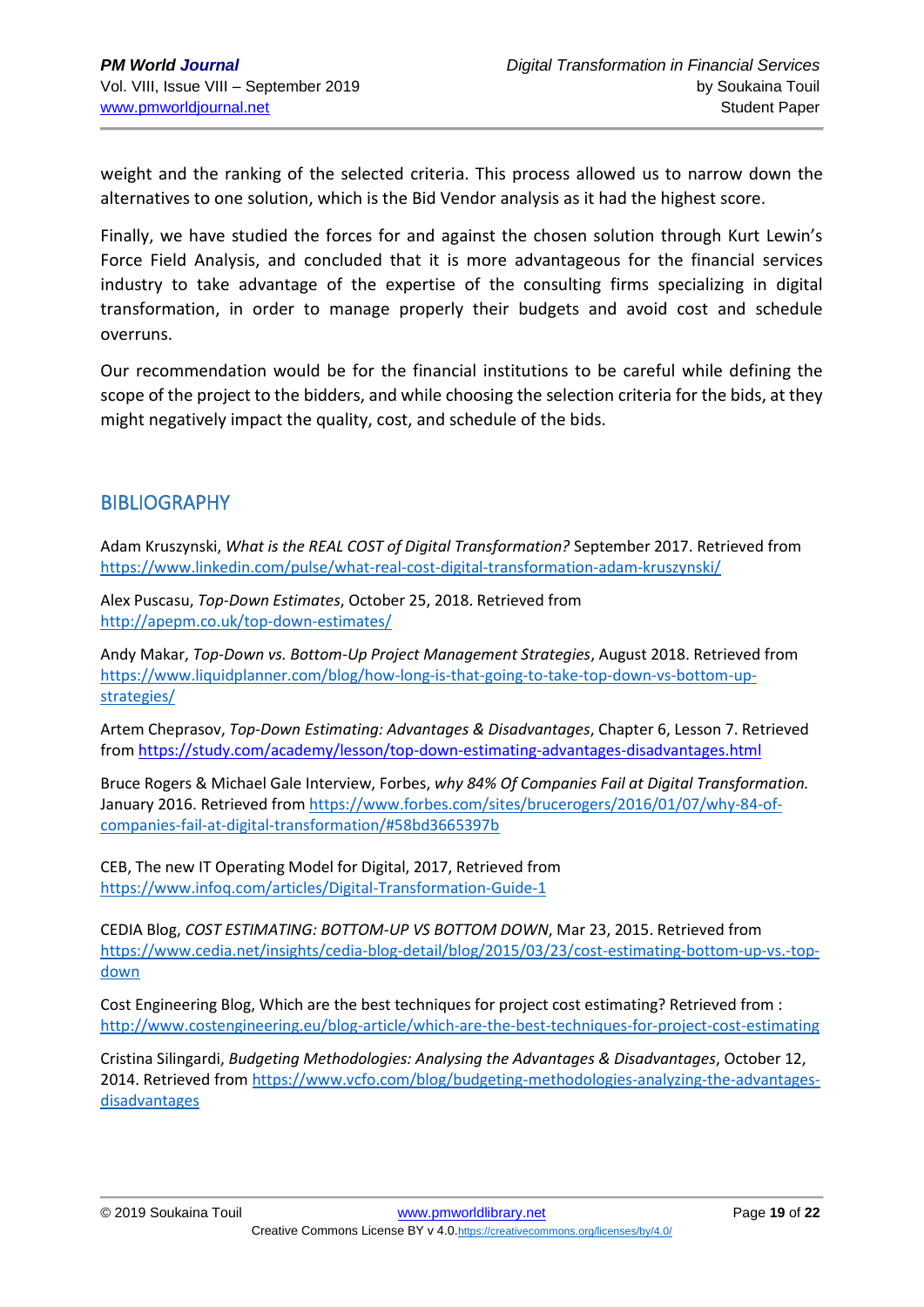Deloitte Center For Financial Services, Fintech by the numbers, 2017. Retrieved from [https://www2.deloitte.com/content/dam/Deloitte/us/Documents/financial-services/us-dcfs-fintech-by](https://www2.deloitte.com/content/dam/Deloitte/us/Documents/financial-services/us-dcfs-fintech-by-the-numbers-web.pdf)[the-numbers-web.pdf](https://www2.deloitte.com/content/dam/Deloitte/us/Documents/financial-services/us-dcfs-fintech-by-the-numbers-web.pdf)

Elizabeth Mott, *What Are the Differences Between Bottom-Up & Top-Down Estimating Approaches?* September 26, 2017. Retrieved from

<https://bizfluent.com/info-8784461-differences-bottomup-topdown-estimating-approaches.html>

EY White Paper, *The allocation game: Managing cost before money is spent,* July 2017. Retrieved from [https://www.ey.com/Publication/vwLUAssets/EY-the-allocation-game-white-paper-july-2017/\\$FILE/EY](https://www.ey.com/Publication/vwLUAssets/EY-the-allocation-game-white-paper-july-2017/$FILE/EY-the-allocation-game-white-paper-july-2017.pdf)[the-allocation-game-white-paper-july-2017.pdf](https://www.ey.com/Publication/vwLUAssets/EY-the-allocation-game-white-paper-july-2017/$FILE/EY-the-allocation-game-white-paper-july-2017.pdf)

Garth Andrus, Ed.D., Surabhi Kejriwal, Richa Wadhwani, DELOITTE Insight, *Digital transformation in financial services: The need to rewire organizational DNA*. November 2016. Retrieved from [https://www2.deloitte.com/insights/us/en/industry/financial-services/digital-transformation-in](https://www2.deloitte.com/insights/us/en/industry/financial-services/digital-transformation-in-financial-services.html)[financial-services.html](https://www2.deloitte.com/insights/us/en/industry/financial-services/digital-transformation-in-financial-services.html)

Giammalvo, Paul D (2015) Course Materials Contributed Under Creative Commons License BY SA v 4.0. Retrieved from : [http://www.planningplanet.com/guild/gpccar/introduction-to-managing-cost](http://www.planningplanet.com/guild/gpccar/introduction-to-managing-cost-estimating-budgeting)[estimating-budgeting](http://www.planningplanet.com/guild/gpccar/introduction-to-managing-cost-estimating-budgeting)

Guild of Projects Controls Compendium and Reference, Chapter 8: Managing Cost Estimating & Budgeting, Figure 12. Retrieved from : [http://www.planningplanet.com/guild/gpccar/introduction-to](http://www.planningplanet.com/guild/gpccar/introduction-to-managing-cost-estimating-budgeting)[managing-cost-estimating-budgeting](http://www.planningplanet.com/guild/gpccar/introduction-to-managing-cost-estimating-budgeting)

Hannah Speer, *How Costs Will Impact Your Digital Transformation?* December 2017. Retrieved from https://entuity.com/cloud-costs-means-digital-transformation/

Jordi Carenys, Xavier Sales, Costing the Banking Services: A Management Accounting Approach, 2008. Retrieved from

https://www.researchgate.net/publication/237834692 Costing the Banking Services A Management Accounting Approach

Kemerer, C.F. "An Empirical Validation of Software Cost Estimation Models", CACM, May 1987. Retrieved from: <https://www.computing.dcu.ie/~renaat/ca421/LWu1.html>

Liming Wu, University of Calgary, "The comparison of the software Cost Estimating Methods", 1997. Retrieved from[: https://www.computing.dcu.ie/~renaat/ca421/LWu1.html](https://www.computing.dcu.ie/~renaat/ca421/LWu1.html)

Mark Lamoureux, *How Budgeting Impacts Digital Transformation*, April 2018. Retrieved from <https://www.veriday.com/blog/budgeting-impacts-digital-transformation/> Martin Gill, *Why Do Digital Business Transformations Fail?* April 2015. Retrieved from [https://go.forrester.com/blogs/15-04-01-why\\_do\\_digital\\_business\\_transformations\\_fail/](https://go.forrester.com/blogs/15-04-01-why_do_digital_business_transformations_fail/)

Mauro Sotille, ProjectManagement.com, *Expert Jugement*, 2016. Retriever from: <https://www.projectmanagement.com/wikis/344587/Expert-judgment>

Michael Bloch, Sven Blumberg & Jürgen, McKinsey & Company, *Delivering large-scale IT projects on time, on budget, and on value*. October 2012. Retrieved from : [https://www.mckinsey.com/business](https://www.mckinsey.com/business-functions/digital-mckinsey/our-insights/delivering-large-scale-it-projects-on-time-on-budget-and-on-value)[functions/digital-mckinsey/our-insights/delivering-large-scale-it-projects-on-time-on-budget-and-on](https://www.mckinsey.com/business-functions/digital-mckinsey/our-insights/delivering-large-scale-it-projects-on-time-on-budget-and-on-value)[value](https://www.mckinsey.com/business-functions/digital-mckinsey/our-insights/delivering-large-scale-it-projects-on-time-on-budget-and-on-value)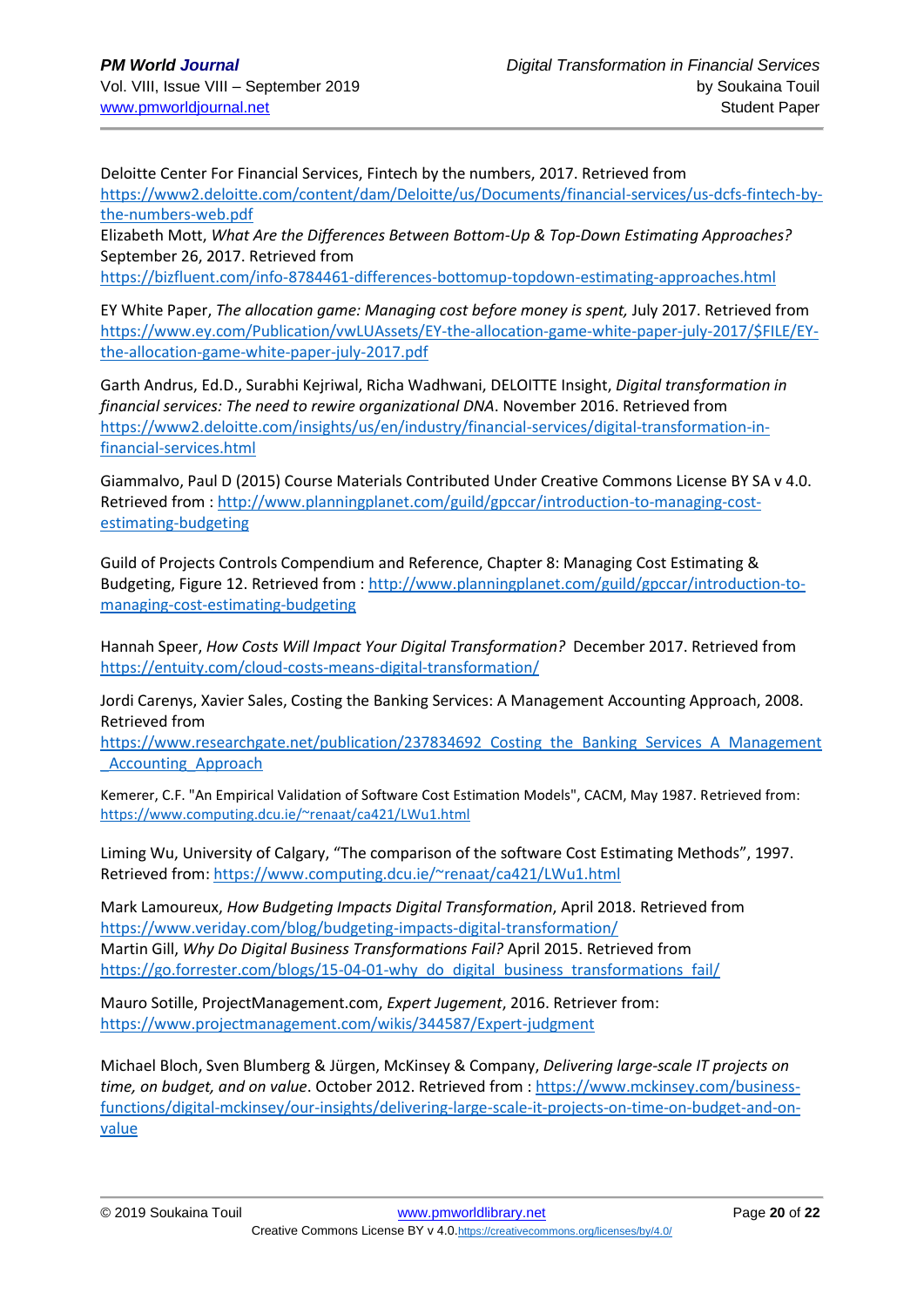Niall McKeown, Lonology, *The True Cost of Digital Transformation,* July 2018. Retrieved from [https://www.thedigitaltransformationpeople.com/channels/delivery/the-true-cost-of-digital](https://www.thedigitaltransformationpeople.com/channels/delivery/the-true-cost-of-digital-transformation/)[transformation/](https://www.thedigitaltransformationpeople.com/channels/delivery/the-true-cost-of-digital-transformation/)

Oracle Financial Services, A Strategic Approach To Cost Efficiency in Banking Industry, September 2017. Retrieved fro[m http://www.oracle.com/us/industries/financial-services/strategic-approach-efficiency](http://www.oracle.com/us/industries/financial-services/strategic-approach-efficiency-wp-3886143.pdf)[wp-3886143.pdf](http://www.oracle.com/us/industries/financial-services/strategic-approach-efficiency-wp-3886143.pdf)

Pfleeger S.F., WU F., Lewis R., RAND Corp., PROJECT AIRFORCE, Software Cost Estimation and Sizing Methods, 2005. Retrieved from: [https://www.rand.org/content/dam/rand/pubs/monographs/2005/RAND\\_MG269.sum.pdf](https://www.rand.org/content/dam/rand/pubs/monographs/2005/RAND_MG269.sum.pdf)

Philippe Assouline, *Guide to Digital Transformation. Define, Price, and Plan a Digital Transformation (Part 1),* April 2018. Retrieved fro[m https://www.infoq.com/articles/Digital-Transformation-Guide-1](https://www.infoq.com/articles/Digital-Transformation-Guide-1)

Planisware, *Parametric Estimation*. Retrieved from: [https://www.planisware.com/glossary/parametric](https://www.planisware.com/glossary/parametric-estimation)[estimation](https://www.planisware.com/glossary/parametric-estimation)

Project Management Skills, *Project Cost Estimating tools & techniques*. Retrieved from: <https://www.project-management-skills.com/project-cost-estimating.html>

Rolin Zumeran, *A Look Back at Digital Transformation in Financial Services (and Digital Transformation in General) in 2017*, January 2018. Retrieved from [https://www.openlegacy.com/blog/a-look-back-at](https://www.openlegacy.com/blog/a-look-back-at-digital-transformation-in-financial-services-and-digital-transformation-in-general-in-2017)[digital-transformation-in-financial-services-and-digital-transformation-in-general-in-2017](https://www.openlegacy.com/blog/a-look-back-at-digital-transformation-in-financial-services-and-digital-transformation-in-general-in-2017)

Ryan Matthews, Corinium, *The True Cost of Digital Transformation,* July 2018. Retrieved from <https://www.coriniumintelligence.com/insights/the-true-cost-of-digital-transformation/>

Stephen Meyer, Business Courses, Chapter 6, lesson 5: Bottom-Up Estimating: Definition, Disadvantage & Examples. Retrieved from [: https://study.com/academy/lesson/bottom-up-estimating-definition](https://study.com/academy/lesson/bottom-up-estimating-definition-disadvantage-examples.html)[disadvantage-examples.html](https://study.com/academy/lesson/bottom-up-estimating-definition-disadvantage-examples.html)

The Enterprises Project, *What is digital transformation?* Retrieved from <https://enterprisersproject.com/what-is-digital-transformation>

The IBM<sup>(R)</sup> Tivoli<sup>(R)</sup> Identity Manager Planning for Deployment Guide, *Advantages and disadvantages of the top-down and bottom-up implementation approaches*. Retrieved from [https://publib.boulder.ibm.com/tividd/td/ITIM/SC32-1708-](https://publib.boulder.ibm.com/tividd/td/ITIM/SC32-1708-00/en_US/HTML/im460_plan76.htm#Top_Of_Page) [00/en\\_US/HTML/im460\\_plan76.htm#Top\\_Of\\_Page](https://publib.boulder.ibm.com/tividd/td/ITIM/SC32-1708-00/en_US/HTML/im460_plan76.htm#Top_Of_Page)

Thomas Franchina, ProjectManagementForum's Blog, The management Consulting Project, 2010. Retrieved from : [https://projectmanagementforum.wordpress.com/2010/09/30/the-management](https://projectmanagementforum.wordpress.com/2010/09/30/the-management-consulting-project/)[consulting-project/](https://projectmanagementforum.wordpress.com/2010/09/30/the-management-consulting-project/) 

Yansi K. Manish B. Shashank S. Aditya T., IJERT, Software Cost Estimation Models and Techniques: A Survey, 2014. Retrieved from: [https://www.academia.edu/9219119/Software\\_Cost\\_Estimation\\_Models\\_and\\_Techniques\\_A\\_Survey](https://www.academia.edu/9219119/Software_Cost_Estimation_Models_and_Techniques_A_Survey)